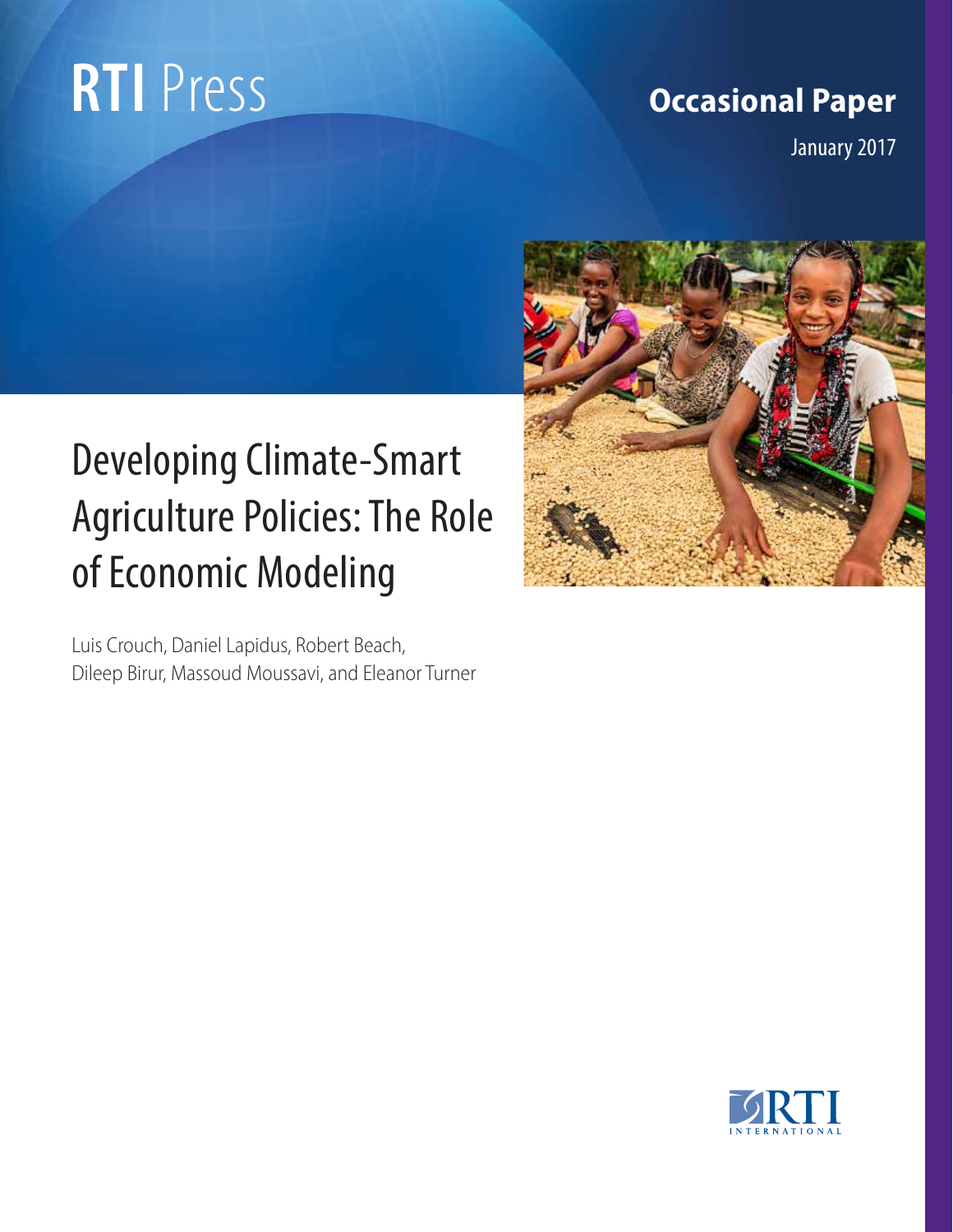RTI Press publication OP-0034-1701

This PDF document was made available from www.rti.org as a public service of RTI International. More information about RTI Press can be found at http://www.rti.org/rtipress.

RTI International is an independent, nonprofit research organization dedicated to improving the human condition by turning knowledge into practice. The RTI Press mission is to disseminate information about RTI research, analytic tools, and technical expertise to a national and international audience. RTI Press publications are peerreviewed by at least two independent substantive experts and one or more Press editors.

#### **Suggested Citation**

Crouch, L., Lapidus, D., Beach, R., Birur, D., Moussavi, M., and Turner, E. (2017). *Developing Climate-Smart Agriculture Policies: The Role of Economic Modeling*. RTI Press Publication No. OP-0034-1701. Research Triangle Park, NC: RTI Press. http://doi.org/10.3768/rtipress.2017. op.0034.1701

This publication is part of the RTI Press Research Report series. Occasional Papers are scholarly essays on policy, methods, or other topics relevant to RTI areas of research or technical focus.

RTI International 3040 East Cornwallis Road PO Box 12194 Research Triangle Park, NC 27709-2194 USA

Tel: +1.919.541.6000 E-mail: rtipress@rti.org Website: www.rti.org

©2016 RTI International. All rights reserved. Credit must be provided to the author and source of the publication when the content is quoted. No part of this publication may be reproduced in any form by any electronic or mechanical means without permission in writing from the publisher. RTI International is a registered trademark and a trade name of Research Triangle Institute.

**http://doi.org/10.3768/rtipress.2017.op.0034.1701 www.rti.org/rtipress**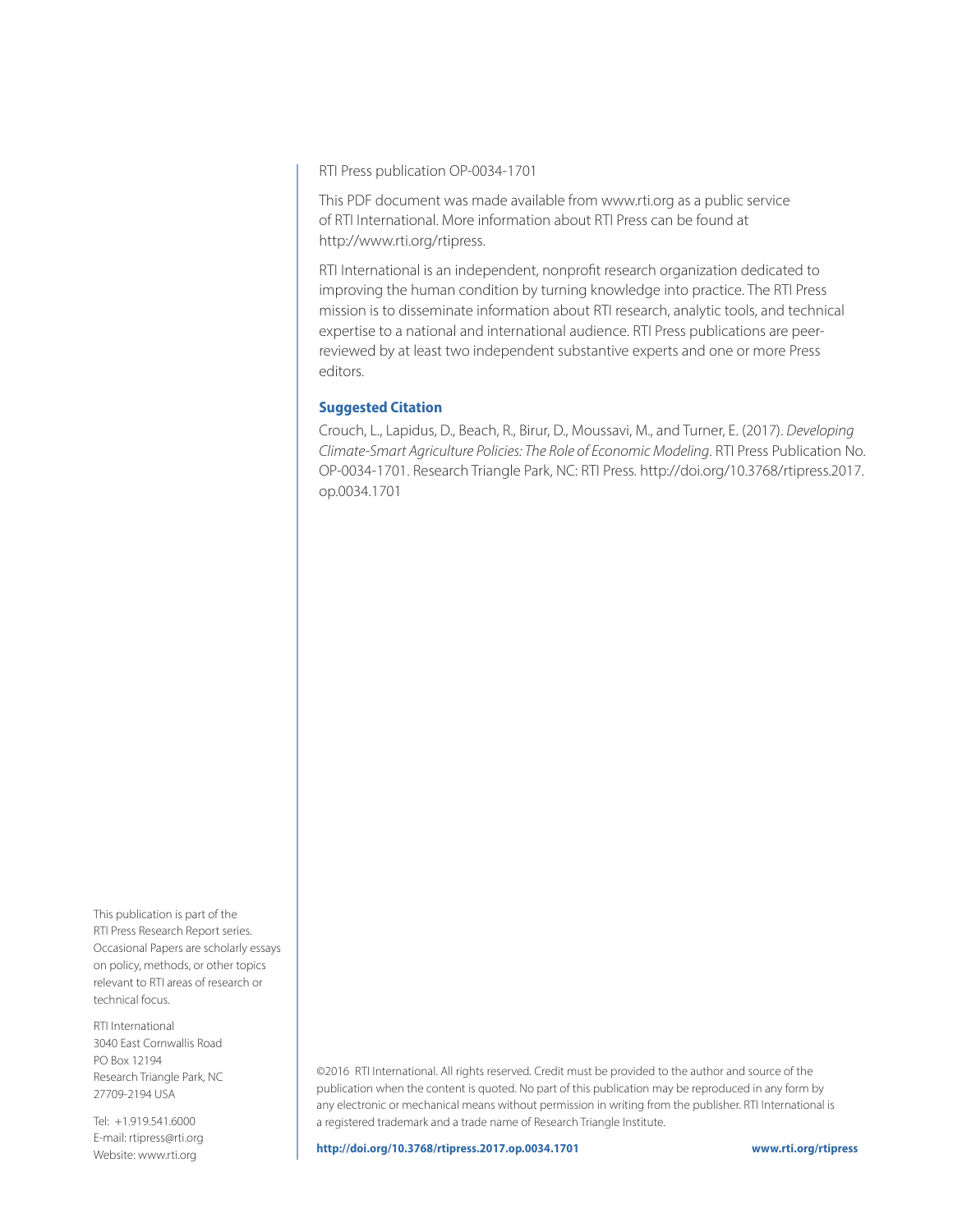#### **Contents**

| Abbreviations                                                              |    |
|----------------------------------------------------------------------------|----|
| <b>About the Authors</b>                                                   |    |
| Acknowledgments                                                            | Ïİ |
| <b>Abstract</b>                                                            | ii |
| Introduction                                                               | 1  |
| <b>Use of Economic Models</b>                                              | 3  |
| <b>General Motivation for Model-Based Analysis</b>                         | 3  |
| Key Principles to Consider in Choosing a Model or Designing<br>an Approach | 4  |
| <b>Which Models for What Purposes?</b>                                     | 6  |
| Economic Modeling Approaches and Examples Pertaining to CSA                | 6  |
| Nonmodeling Economic Techniques                                            | 15 |
| <b>Discussion and Conclusions</b>                                          | 16 |
| The Approach to Uncertainty                                                | 16 |
| <b>Concluding Remarks</b>                                                  | 17 |
| <b>References</b>                                                          | 18 |
|                                                                            |    |

#### **About the Authors**

**Luis Crouch**, PhD, is the vice president and chief technical officer of the International Development Group at RTI International.

**Daniel Lapidus**, MA, is a senior economist and policy analyst in Environmental, Technology and Energy Economics at RTI International.

**Robert Beach**, PhD, is a senior economist and fellow in food and agriculture for Environmental, Technology and Energy Economics at RTI International.

**Dileep Birur**, PhD, is an independent consultant.

**Massoud Moussavi**, PhD, is an independent consultant.

**Eleanor Turner**, MS, is a food and agriculture specialist in the International Development Group at RTI International.

#### **Abbreviations**

| AgMIP         | Agricultural Model Intercomparison and Improvement Project                |
|---------------|---------------------------------------------------------------------------|
| <b>BMP</b>    | Best Management Practice                                                  |
| <b>CBA</b>    | Cost-Benefit Analysis                                                     |
| <b>CEA</b>    | Cost-Effectiveness Analysis                                               |
| <b>CGE</b>    | Computable General Equilibrium (modeling)                                 |
| <b>CSA</b>    | Climate-Smart Agriculture                                                 |
| <b>DSSAT</b>  | Decision Support System for Agrotechnology Transfer                       |
| <b>EPIC</b>   | Economics and Policy Innovations for Climate-Smart Agriculture            |
| <b>FAO</b>    | Food and Agriculture Organization of the United Nations                   |
| <b>GACSA</b>  | Global Alliance for Climate-Smart Agriculture                             |
| GHG           | Greenhouse Gas                                                            |
| <b>IMPACT</b> | International Model for Policy Analysis of Agricultural Commodities Trade |
| <b>MAC</b>    | Marginal Abatement Cost                                                   |
| <b>MCA</b>    | Multi-Criteria Decision Analysis                                          |
| <b>NRM</b>    | Natural Resource Management                                               |
| <b>PE</b>     | Partial Equilibrium (modeling)                                            |
| <b>TOA-MD</b> | Tradeoff Analysis-Minimum Data (modeling)                                 |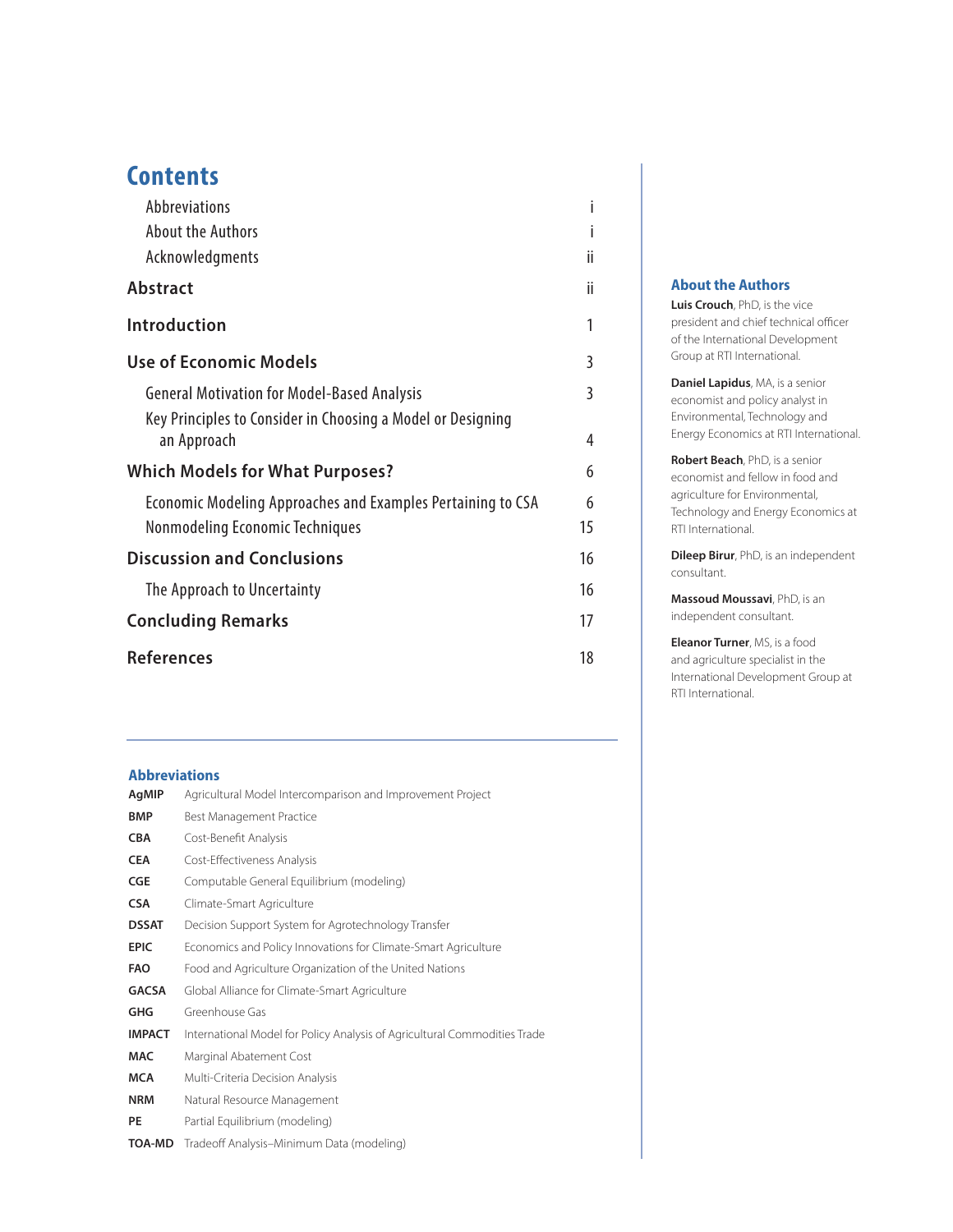#### <span id="page-3-0"></span>**Acknowledgments**

The authors are grateful for internal funding support from RTI International for the time needed to produce this report.

#### Abstract

There has been growing interest in climate-smart agriculture among many national governments and the international donor community. An array of policies and programs could potentially be considered climate smart, but for the purposes of this paper, we define climate-smart agriculture as an approach that strives to meet the following criteria: (1) increase agricultural productivity in a sustainable manner, (2) improve the resilience of agricultural production and food systems to environmental change, or (3) reduce net greenhouse gas emissions associated with the agriculture and forestry sectors. This definition encompasses, but goes beyond, the traditional agricultural development policy concerns of increasing incomes and reducing rural poverty, thus increasing the complexity of the policy agenda and modeling that supports policy-making. The goal of the paper is to provide policymakers and program designers with an overview of the primary types of economic models that could be used to inform policy design and implementation. The most specific audience for the paper is international development practitioners who design projects, pilots, and other efforts to advance climate-smart agriculture, and who may wish to inject modeling sensibilities and approaches into such efforts. The readership of the paper is assumed to be subject matter specialists and generalists who are not economists but may need to consume the results of economic modeling. We describe alternative economic modeling approaches relevant for analyses of climate-smart agriculture approaches and provide general principles for selecting an approach for a specific application.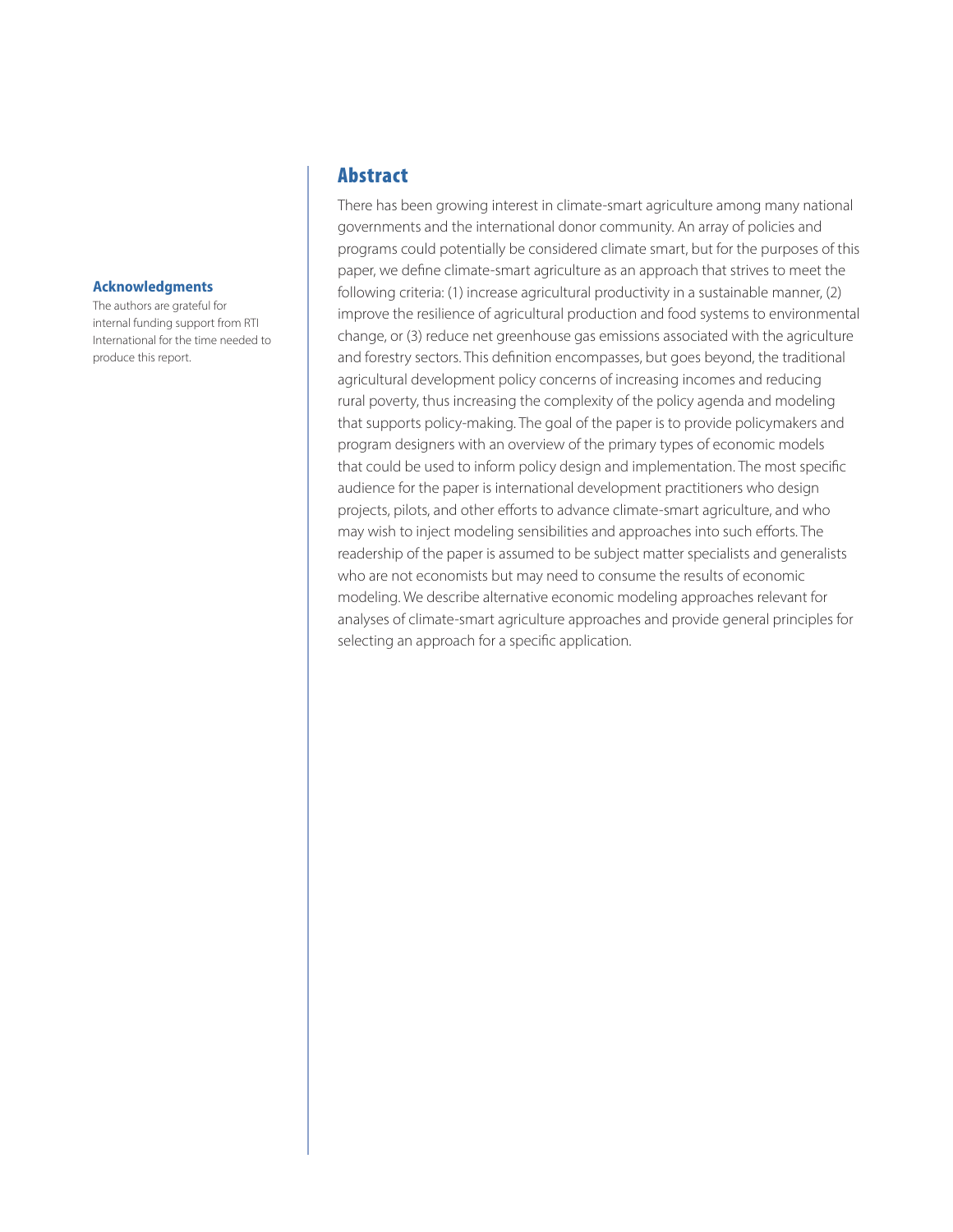#### <span id="page-4-0"></span>Introduction

As global populations and economies grow, less land is available to meet the rising demand for food, fiber, forestry products, energy, and ecosystem benefits such as carbon sequestration. Yield growth on existing agricultural lands is not as fast as in previous decades. In addition, we face the present and future threats posed by climate change. Recent manifestations of this new reality include food price spikes and price volatility and the increasing frequency of extreme weather events (Porter et al., 2014). Some projections show global yield declines for major agricultural commodities, more pests and diseases, and higher commodity prices (e.g., Brown et al., 2015). The food and agriculture paradigm is changing and will disproportionately affect the world's poorest populations—those least able to cope with shocks.

Accordingly, food security and agriculture, including climate-smart or sustainable approaches, have received more attention and funding from the international community in recent years, including the finalization of the United Nations' Sustainable Development Goals, with specific reference to food and agriculture in late 2015. The Malabo Declaration, passed in 2014, was an unprecedented commitment of African leaders to improve agricultural productivity and reduce hunger. It calls on the use of data and analysis to "develop mechanisms to enhance Africa's capacity for knowledge and data generation and management to strengthen evidence based planning and implementation." The Malabo declaration renewed a commitment to the Comprehensive Africa Agriculture Program as a means to transform African economies through agriculture (originally adopted in Maputo in 2003).

Food security and agriculture also featured prominently in the United Nations process that led to the Paris Climate Agreement, adopted in December 2015. The agreement includes language that speaks to promoting climate resilience and low greenhouse gas (GHG) emissions in "a manner that does not threaten food production." As part of the agreement, each country developed "intended nationally

determined contributions" (INDCs) that include emission reduction targets as well as broader climate change mitigation and adaptation strategies. Of the 188 countries that submitted INDCs, 94 percent of them include the agriculture sectors in their mitigation strategies, adaptation contributions, or both. Developing countries put a particularly strong emphasis on the agricultural sector within their INDCs (Food and Agriculture Organization of the United Nations [FAO], 2016).

Climate-smart agriculture (CSA) has emerged as the dominant paradigm for agricultural development that incorporates climate considerations. The Global Alliance for Climate-Smart Agriculture (GACSA), hosted by the FAO, already has more than 100 members, including 22 countries.<sup>1</sup> The three top-line aspirational outcomes of GACSA are

- sustainable and equitable increases in agricultural productivity and incomes,
- greater resilience of food systems and farming livelihoods, and
- reduction or removal of GHG emissions associated with agriculture (including the relationship between agriculture and ecosystems), where possible.

As implied in the "sustainable" wording in the first aspirational outcome above, CSA programs are typically concerned with other environmental sustainability aspects that may not be encompassed the second two outcomes, such as soil erosion, soil degradation, agricultural runoff, and eutrophication of water bodies. Other CSA-related efforts tend to have overall goals that are very similar to GACSA, although not identical.

The CSA paradigm is in its early stages, but as programs and policies are developed, there is a great need for appropriate economic policy tools to help guide this decision-making. Issues related to sustainable agriculture, sustainable food systems, and sustainable value chains are not new, but the simultaneous consideration of both the impact of

<sup>1</sup> See Global Alliance for Climate-Smart Agriculture (GACSA) (2016).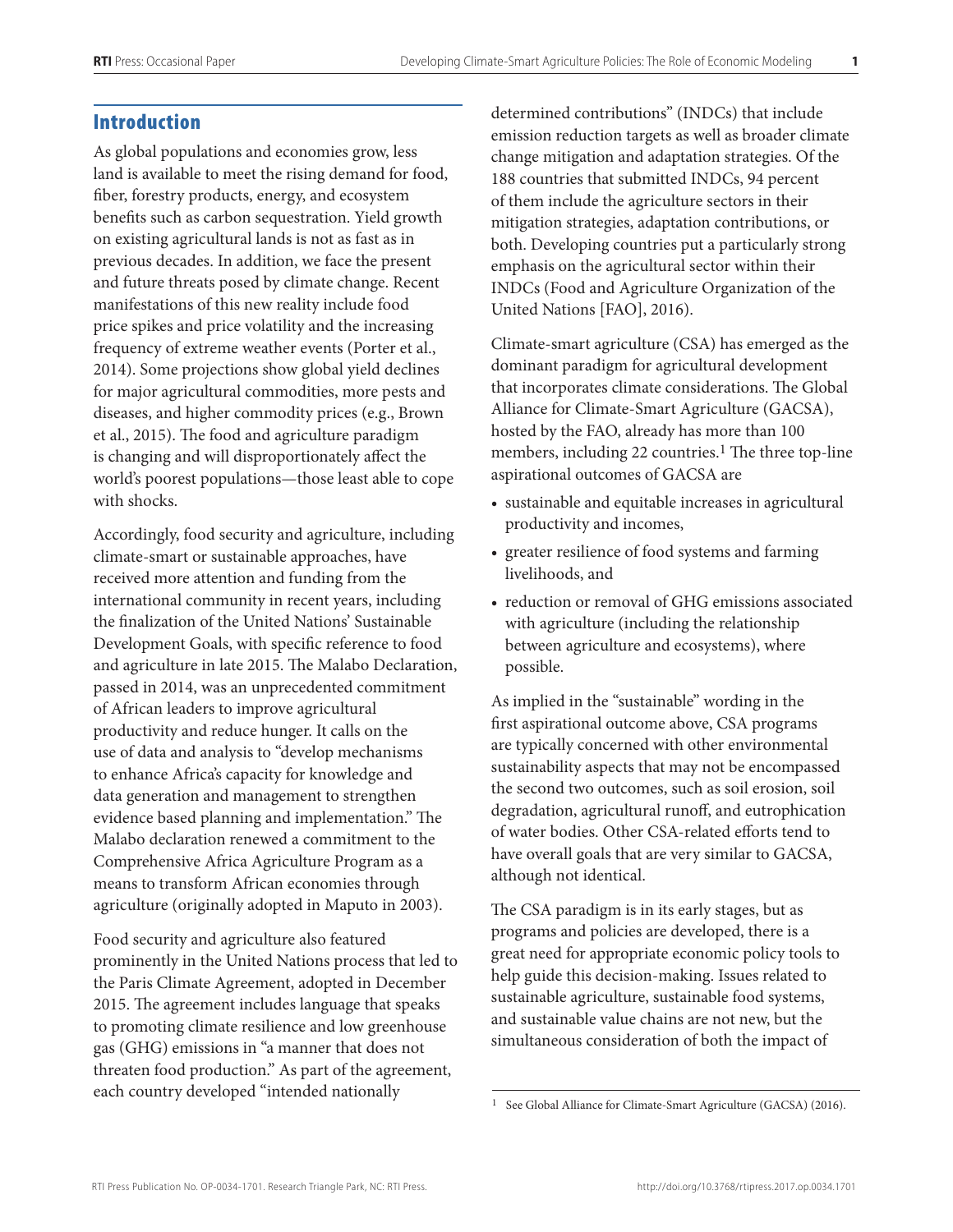climate change on agriculture and the contributions of agriculture to climate change add additional layers of complexity. Climate change necessitates consideration of long-term outcomes and resilience of agricultural investments to a changing climate.

There are several major challenges in identifying effective CSA solutions. Agricultural practices and related forestry and natural resource management (NRM) practices are diverse and context-specific. Compounding the complexity is the fact that climatesmart investments can have feedback effects, and producer decision-making is sometimes poorly understood or predicted. A practice deemed effective on a research plot could have low replicability or scalability in farm conditions. Alternatively, a productivity-enhancing practice may have unintended impacts on output prices when widely adopted, reducing farmer profit and ultimately limiting the area of cropland on which the practice can be profitably adopted.

CSA is not restricted to cropping actions and solutions; it involves the whole value chain for commodities produced by agriculture and other landbased sectors, such as food, fuel, fiber, forest products, and feed. This breadth of concerns involves options for sustainably producing pre-farm inputs as well as post-farm processes such as post-harvest handling, storage, processing, aggregating, packaging, and adding value. All aspects of the post-farm processes harken back to the whole food system.

Lack of quality data further bedevils decisionmaking around agricultural policies. Despite recent improvements in agricultural data collection and availability, high-quality data remain difficult to access, aggregate, and process, particularly for developing countries. Efforts to reduce the costs of data collection while increasing the standardization and accessibility of agricultural sector data present a major opportunity to expand and improve the available base of knowledge used for policy modeling and decision making. One of the best ways to organize data and make the data tell policy stories is to do so around modeling efforts. Modeling forces discipline in the sorts of data to gather, and in how

to put the data together in a meaningful way. At the same time, those doing the modeling must be cognizant that modeling efforts should not necessarily put extra pressure on data producers to come up with more data, unless the situation truly warrants it.

Another challenge is related to the nature of policy making. As in other sectors, agricultural policy makers often respond to short-term pressures in ways that do not account for the all potential consequences (e.g., shutting down food exports in response to a domestic food security crisis, not accounting for loss in income to farmers and the potential of higher prices to stimulate investment and production). They are often unable to quantify the trade-offs associated with alternative policy actions, or of the trade-offs between satisfying particular groups versus the overall welfare of the general public. Although policies are partly the result of complex political machinations and messy consensus-building, policy-making is not entirely bereft of rational and systematic analysis. Economic modeling can help inform decisions by illustrating the trade-offs between goals, the unintended impacts of policies on various groups, and the long-term dynamics unleashed by policies aimed at resolving short-term problems.

The additional complexity of bidirectional climate impacts requires more sophisticated modeling and analysis. Tools exist that can incorporate this complexity, but the modern analytical techniques may not be readily accessible to CSA decision makers who are not specialists in modeling. Thus, this paper provides a "consumer's guide" to help the nonspecialist understand some of the applications, pros, and cons of the array of modeling techniques available. In particular, we focus on economic models that will help policy makers pursue the three aspirational outcomes of the CSA: sustainable productivity improvements, resilience, and mitigation of GHG emissions.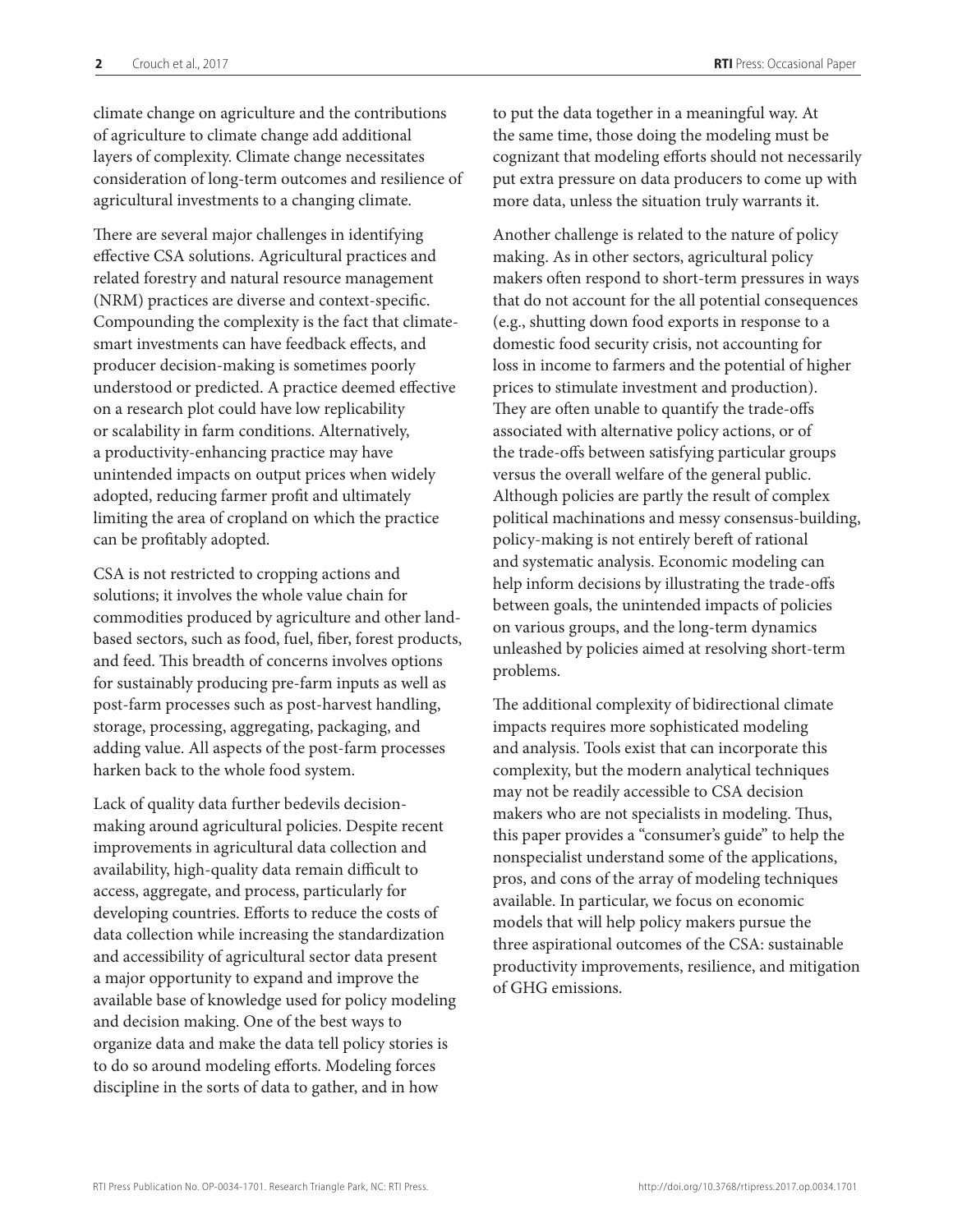#### <span id="page-6-0"></span>Use of Economic Models

#### **General Motivation for Model-Based Analysis**

The agricultural agenda of the 1950s through 1990s, increasing production and fighting poverty, was complicated and often fraught with inefficient policies. Incorporating food security and climate considerations only further complicates policy making. Understanding the effects of agricultural policies and programs can be greatly aided by the use of modeling and similar analytical techniques because models are a simplified and controlled version of reality in which to experiment. Realworld experimentation is expensive and risky for populations who may experience unintended consequences. Models represent a means to predict intended and unintended consequences of policy and project interventions ex ante (or in some cases concurrently or ex post). Table 1 shows a few

illustrative examples of policies that could be aided by modeling.

Modeling is often viewed simultaneously as both too simplistic and too complex. Models are simplified versions of reality and, by nature, cannot account for every detail, yet they are operated using complicated mathematical equations that can be opaque to nonexperts. George Box's aphorism that "Essentially, all models are wrong, but some are useful" (Box & Draper, 1987) is a good clue to this dichotomy. Models are indeed useful precisely because they simplify, but this also makes them "wrong" in some sense. A model can be viewed like a map: with as much detail as reality, it would be useless. Yet with too little or too much detail, or the wrong detail, it would likewise not be useful. Consumers of modeling should ask of those carrying out the model, as one would ask a cartographer, "Does the model have the appropriate level of complexity, and does it focus on the right things?"

| <b>Common agricultural policy</b>                                                                            | <b>Intended effects</b>                                                                                                                          | Unintended (potential) effects that could be assessed and<br>quantified with modeling                                                                                                                                                                                                                                                                                                                                      |
|--------------------------------------------------------------------------------------------------------------|--------------------------------------------------------------------------------------------------------------------------------------------------|----------------------------------------------------------------------------------------------------------------------------------------------------------------------------------------------------------------------------------------------------------------------------------------------------------------------------------------------------------------------------------------------------------------------------|
| Promote farmer adoption<br>of climate-smart crops or<br>practices through training and<br>demonstration      | • Increased profits<br>• Reduced crop loss from extreme<br>climate events<br>• Reduced or avoided GHG emissions<br>• Increased farmer resilience | • Low adoption because of perceived or real risk or lack of<br>complementary inputs, and lack of knowledge of which<br>complementary inputs matter most<br>• Lower yields or profits when scaled up<br>• Certain policies oriented at farmer income in short-run<br>may lead farmers to adopt cropping patterns or practices<br>that are not climate-smart because they reduce net GHG<br>emissions or decrease resilience |
| Input subsidies (e.g., seeds,<br>fertilizers)                                                                | • Improved productivity                                                                                                                          | • Reduced agricultural diversification, leading to lower<br>resilience<br>• Reduced diet diversity<br>• Higher GHG emissions (either aggregate or net) depending<br>on the technology being subsidized                                                                                                                                                                                                                     |
| Trade barriers during food crises<br>(e.g., restricted exports)                                              | • Lower domestic prices for<br>consumers                                                                                                         | • Lower prices for producers, which fails to stimulate<br>production<br>• Net loss of welfare                                                                                                                                                                                                                                                                                                                              |
| NRM improvements through<br>demonstration and education                                                      | • Improved environmental<br>stewardship without having to<br>rely on subsidies and payment for<br>ecosystem services                             | • Low uptake of practices because of high upfront investment<br>and transaction costs or lack of analysis as to which new<br>practices are the most profitable                                                                                                                                                                                                                                                             |
| Incentives and subsidies for<br>NRM or Reduced Emissions from<br>Deforestation and Degradation+<br>$(REDD+)$ | • Improved environmental<br>stewardship and NRM through<br>subsidies or direct payments                                                          | • Land-use changes, including less land available for food,<br>leading (possibly) to higher food prices and expansion of<br>agricultural area outside the project area, which will impact<br>net GHG emissions reductions provided by NRM or REDD+                                                                                                                                                                         |

#### **Table 1. Policies, possible effects, and modeling response**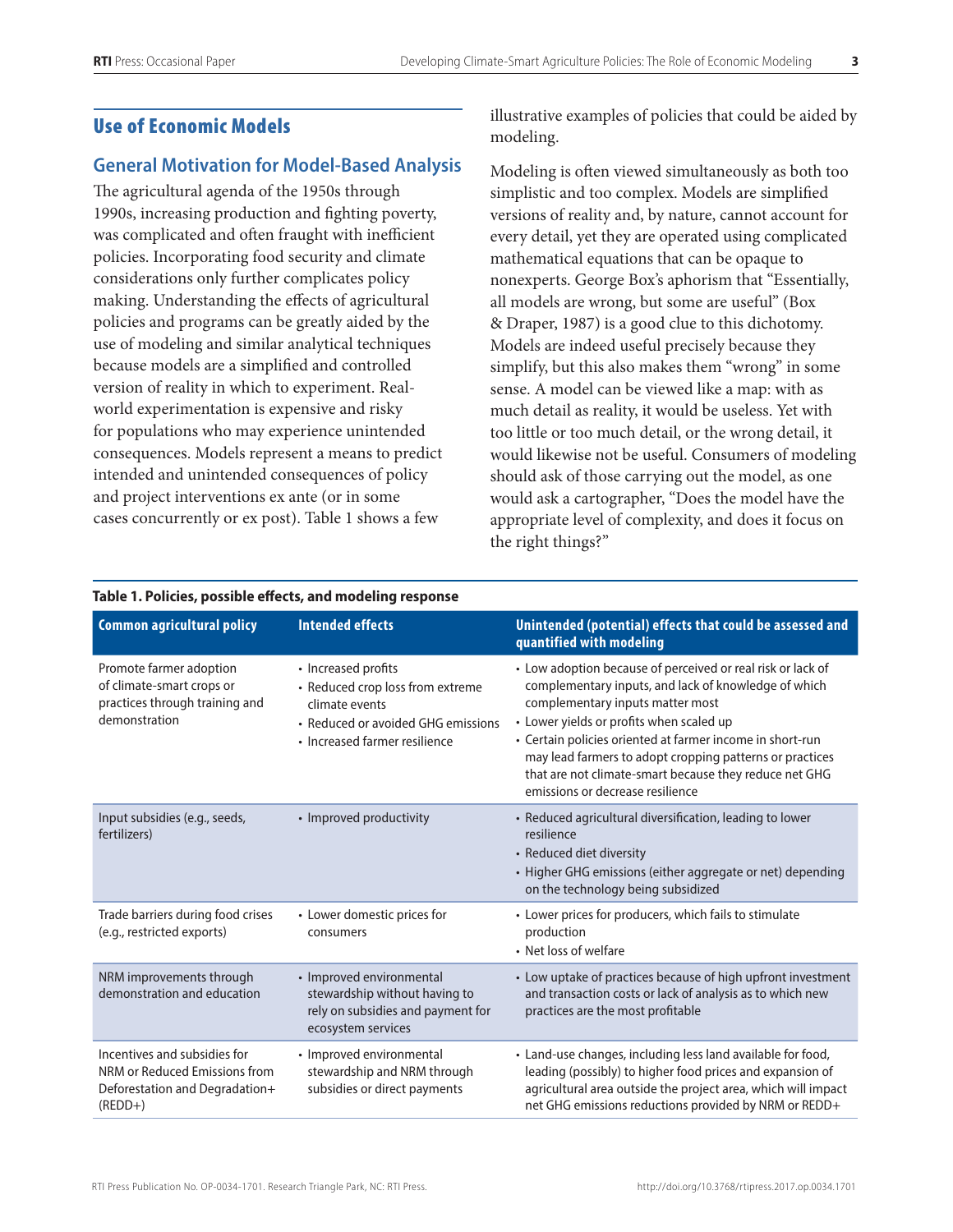<span id="page-7-0"></span>Finally, modeling is not the only deep analytical technique useful for advising CSA policy. Although the focus of this paper is modeling, certain questions about farmer or resource manager behavior and barriers to behavior change (e.g., adoption of climatesmart practices) may be better addressed through multidisciplinary techniques based on ethnography or economic anthropology. Furthermore, in understanding the effect size of specific interventions, impact evaluations using experimental or quasiexperimental designs may be more appropriate than modeling, although modeling can help one understand the "how" aspects and supplement the "how big" aspects and the causal attribution that experiments can produce. Experimental approaches can work with or without modeling. A simple approach to impact evaluation might only consider whether there is an impact rather than using modeling or other techniques to determine why the impact occurred. Thus, modeling has its place in the arsenal of the CSA policy analyst, particularly when it comes to analyzing likely consequences before large, complex, and often irreversible actions are taken, or in understanding ex post facto why certain consequences occurred.

#### **Key Principles to Consider in Choosing a Model or Designing an Approach**

In this section, we outline the key factors to consider when selecting a modeling technique or analytical approach to CSA policy formulation.

**Type of intervention.** Policy makers or practitioners may be interested in assessing the degree to which an agricultural intervention may be climate smart, or whether an intervention intended to be climate smart achieves the climate-smart objectives. Three main categories of potential interventions are as follows:

1. **Policy changes.** Governments may consider policy shifts to encourage greater production, more-resilient agriculture, or lower emissions (or emissions intensity). Such policy shifts may include providing credit, subsidies, or incentives for certain kinds of crops or technologies; allowing carbon offsets from the agricultural or forestry sectors; passing trade restrictions for crops important to food security; or subsidizing the production of maize or sugar cane for biofuels.

- 2. **Direct farmer support programs.** Programs aimed at improving farmer productivity, income, resilience, or emission reductions through interventions such as farmer education, training, technological transfer, agricultural extension on new management practices, or crop or livestock insurance. Interventions in this category would also incorporate the promotion of practices such as conservation agriculture, cover cropping, intercropping, or planting drought-resistant seeds.
- 3. **Infrastructure investments.** This category includes traditional infrastructure investments such as building a dam, an irrigation system, or micro-hydro infrastructure to increase access to water; improving storage or warehousing; building infrastructure to reduce post-harvest waste; or building waste treatment facilities. Note that modeling is most useful when such interventions are made at a large scale.

The category of intervention under consideration will determine both the appropriate type of model and the level of complexity required. Interventions through subsidies and price signals tend to necessitate greater complexity because of feedback loops and interactions. Modeling can help analyze how much climate issues interact (e.g., GHG emissions and resilience) with intensified agricultural production; what consequences these interactions have for whom; and whether subsidies, taxes, or the creation of new environmental markets are the most efficient way to optimize possible trade-offs. Analysis of discrete infrastructure developments tend to be simpler, typically requiring relatively straightforward analysis of costs and benefits.

**Data availability.** For small, targeted studies, or for urgent actions, reliance on existing data will be a constraint. For larger, more-complex studies, or ones that will require large investments and significant policy changes, a specific household or farm survey may be justified. Some models and model types, such as trade-off analysis–minimum data [TOA-MD] and Bayesian models, require less data or can operate on the basis of expert opinion, and can be updated as more data come in. Local partner organizations will often have access to data or subject matter experts that can sometimes provide the minimum data necessary for conducting an analysis.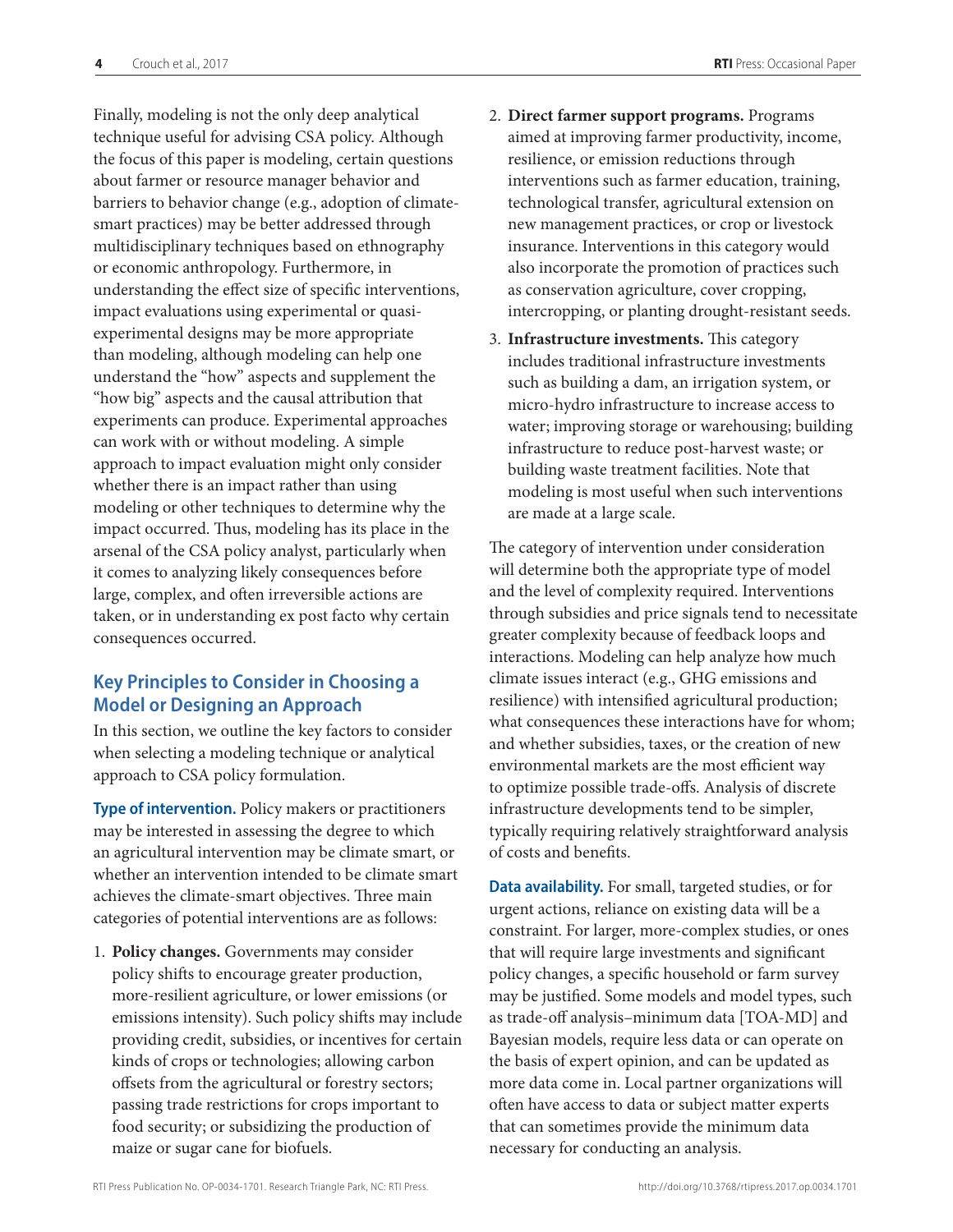**Externalities.** Are there any third parties and stakeholders that would be affected by the project or policy? In addition to GHG emissions (which are explicitly covered by CSA), other externalities such as air quality, water quality, or ecosystems may be affected by an intervention. For example, if water is being diverted through the development of a dam to address water availability, how should the people and ecosystems downstream be factored into the analysis? Or, if a productivity-enhancing policy subsidizes fertilizers, what is the cost in terms of eutrophication of water bodies, and who should bear that cost? What incentives (e.g., payments for environmental services) are required to induce farmers to provide environmental services such as enhanced biodiversity or to contribute to improved water quality, air quality, or both by using lower-impact inputs or reducing the use of certain inputs (e.g., fertilizer, pesticides) to socially optimal levels, accounting for externalities associated with their use?

**CSA priorities.** Which CSA outcomes—sustainable productivity, equity, resilience, and mitigation of emissions—are most important to the decision maker? For interventions that improve productivity and resilience but increase GHG emissions, should those emissions be considered in terms of net emissions, emission intensity, or some other way? For interventions that improve productivity and mitigate greenhouse emissions, how will resilience be measured? Simple models cannot incorporate all of these aspects simultaneously (see next section), so the policy maker must select which to consider explicitly, which to consider implicitly, and which to exclude from the analysis, based on the issue at hand.

**Consideration of feedback loops.** What important feedback loops are generated by the policy or intervention? For example, if the project is focused on a particular best management practice (BMP) or set of BMPs that increases productivity, improves resilience, or mitigates emissions, how does that affect the price of the commodity and thus future participation in the program? Some good ideas can be self-limiting if too successful. If there is a chance that the BMP increases labor demand (e.g., conservation agriculture, or alternate wetting and drying for rice),

how will the cost and availability of labor increase or decrease when the BMP is rolled out? Feedback loops, if explicitly taken into account, can help one anticipate and mitigate this kind of issue.

**Scale of impact.** The larger the anticipated scale of impact, the greater the responsibility to consider externalities, distributional effects, and impacts on general welfare before the policy is enacted. For systemic policy interventions that cannot be analyzed through techniques such as randomized trials, the only way to predict effects is through simulation modeling. Although a larger modeling effort will have a greater cost, it may be justified relative to the size of the intervention.

**Spatial scale.** Is the policy or program likely to affect a polity or jurisdiction (national economy, province, or state) or a geographical catchment area? Policy reforms tend to have broader, country-wide scales, whereas specific farmer support programs or infrastructural investments will more likely affect circumscribed geographies or agro-ecosystems. Issues affecting determined agro-ecological zones or watersheds are often amenable for CSA analysis, as they encompass areas that share certain biophysical characteristics such as temperature, precipitation, soil characteristics, and pest patterns.

**Temporal scale.** For programs of 3–5 years' duration, models should consider projected economic growth or commodity prices during that time frame. For policies aimed at long-term impacts, such as 20–30 years or more, climate scenarios or different emission pathways will be key for testing sensitivity levels.

**Time and budget.** Time and budget are often the most obvious and practical constraints to conducting any analysis. As the size and impact of the analysis increases, the relative cost of the analysis (relative to size of the issue or intervention) will likely decrease and have greater relevance.

Once the above factors are identified, it becomes much easier to identify an appropriate model. The next section addresses classification of different kinds of economic concepts and models that can be used to address CSA issues.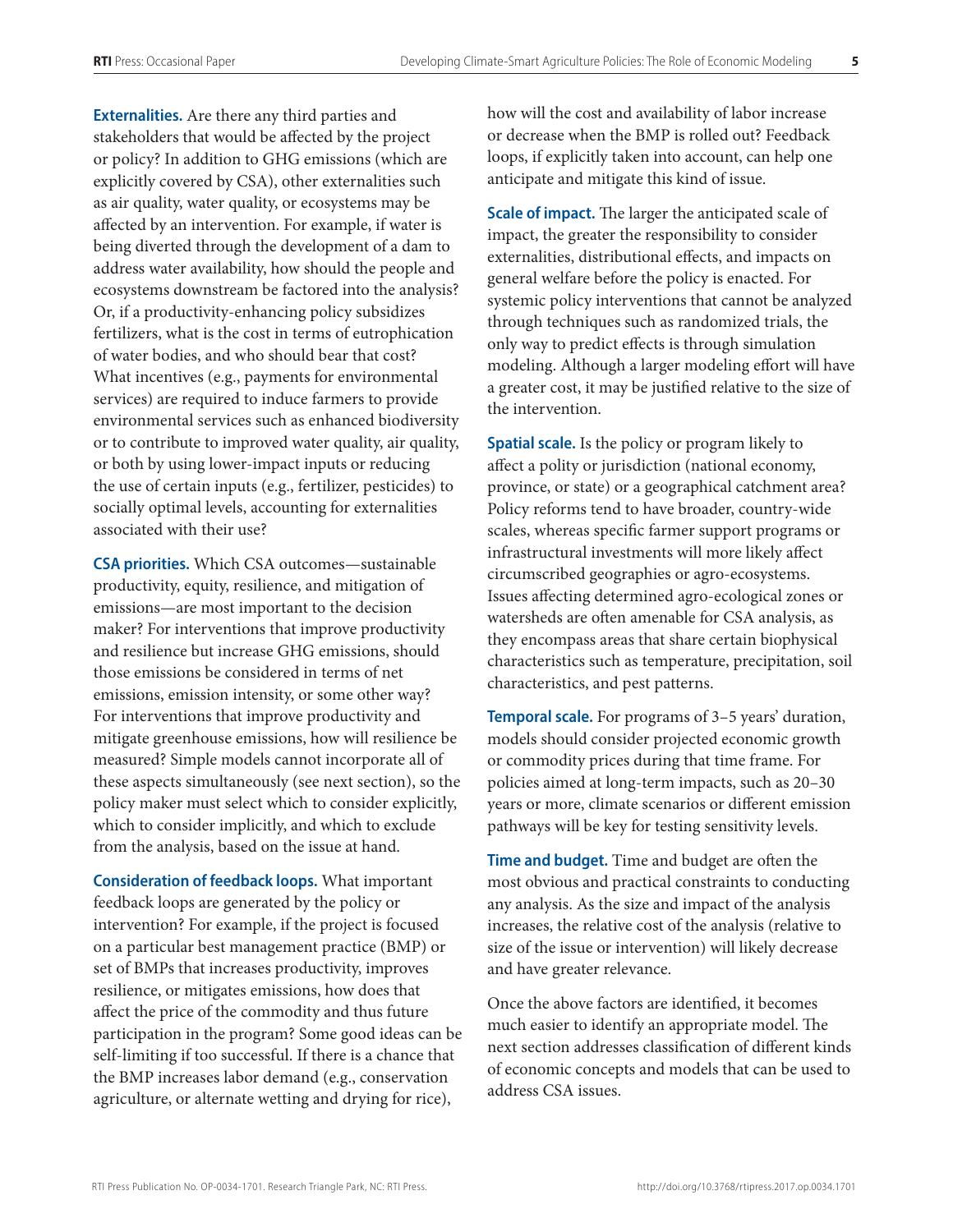#### <span id="page-9-0"></span>Which Models for What Purposes?

#### **Economic Modeling Approaches and Examples Pertaining to CSA**

A wide range of economic models and economic modeling approaches have been applied generally to agriculture. There are many different ways of classifying them, and each model has relative strengths and weaknesses depending on the question being posed and the factors outlined in the previous section. In addition, different modeling approaches may be combined to address different kinds of questions. Here we classify some economic modeling approaches that have been applied to or could be used to assess CSA policies, primarily in an international development context. We then describe each model type and reference some examples and, where possible, how these models have been used to inform policies or design programs.

The modeling approaches we focus on in this section include multicriteria decision analysis (MCA), statistical models of individual or firm behavior (e.g., econometric models), Bayesian networks, optimization (e.g., farm or regional/sector-scale models, linear or non-linear, positive mathematical programming), partial equilibrium (PE), computable general equilibrium (CGE) and TOA-MD, and agricultural system models (combination of biophysical and economic models). Table 2 is intended to aid the reader in selecting appropriate models by aligning the models to the principles described in Section 2. For a description of the three types or levels of analysis in column 1, see the beginning of section 2.2, Key Principles to Consider in Choosing a Model or Designing an Approach. Infrastructural investments are typically not subjected to modeling as discussed in that section, unless the investments are very large.

|                                                           | ntervention <sup>a</sup><br>pe of | feedback loops<br>Interactions/                                                     | stringency and<br>equirements:<br>sources<br>Data                                                                                                 | <b>Ability to model</b><br>systems in<br>ecological<br>etail | Complexity of<br>dpproach | simultaneously<br>చ్<br>Can address<br>pillars of<br>all three |
|-----------------------------------------------------------|-----------------------------------|-------------------------------------------------------------------------------------|---------------------------------------------------------------------------------------------------------------------------------------------------|--------------------------------------------------------------|---------------------------|----------------------------------------------------------------|
| Multicriteria<br>Decision<br>analysis                     | P, R, I                           | No interactions;<br>project specific                                                | Low-Expert opinion can<br>work, but can be improved<br>greatly with survey or<br>agronomic or natural<br>systems information                      | Not typically                                                | Low                       | Yes                                                            |
| <b>Statistical</b><br>models of<br>individual<br>behavior | P, R                              | No or few<br>interactions                                                           | High-Surveys                                                                                                                                      | Not typically                                                | Medium                    | <b>No</b>                                                      |
| Bayesian<br>network<br>models                             | P, R                              | No interactions or<br>feedbacks                                                     | Low-Expert opinion can<br>work, but can be improved<br>greatly with information<br>from surveys or agronomic<br>or natural systems<br>information | Would depend on<br>the application                           | $low-$<br>medium          | Yes                                                            |
| Farm or<br>regional<br>optimization<br>models             | P, R                              | Typical farms,<br>explicit interactions                                             | High-Surveys,<br>experiment station data,<br>close farm observation                                                                               | Yes, if they include<br>biophysical features                 | Medium-<br>high           | Yes                                                            |
| Partial<br>equilibrium<br>(PE) models                     | P, R                              | <b>Explicitly integrates</b><br>feedback loops, but<br>only for selected<br>markets | Medium-Surveys of cost<br>and demand, production<br>analysis of farms                                                                             | Not typically                                                | Medium-<br>high           | <b>No</b>                                                      |

**Table 2. Comparing typical uses of economic models and their relationship to climate-smart agriculture (CSA)**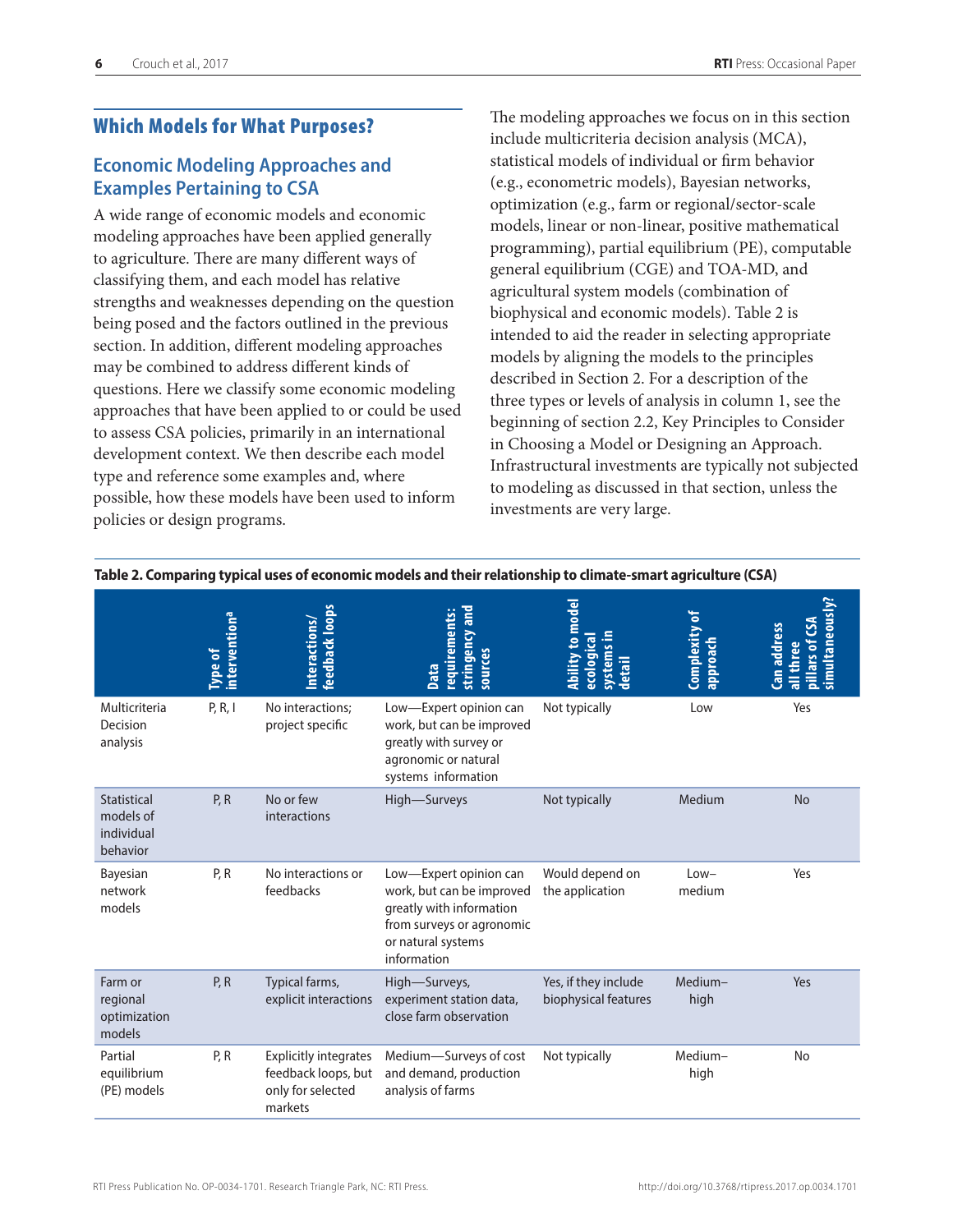|                                                        | ntervention <sup>a</sup><br>pe of | feedback loops<br>nteractions/                                                 | stringency and<br>ements:<br>sources<br>tiup<br>Data<br>ē                                                                                            | to model<br>Æ<br>ecological<br>systems<br><b>Ability</b><br>etail                                                          | Complexity of<br>approach | eousi<br>చ్<br>Can address<br>pillars of<br>three<br>simulta<br>늫                                                                   |
|--------------------------------------------------------|-----------------------------------|--------------------------------------------------------------------------------|------------------------------------------------------------------------------------------------------------------------------------------------------|----------------------------------------------------------------------------------------------------------------------------|---------------------------|-------------------------------------------------------------------------------------------------------------------------------------|
| Computable<br>general<br>equilibrium<br>(CGE) models   | P, R but less<br>likely           | <b>Explicitly integrates</b><br>feedback loops for<br>whole economy            | High, depending on the<br>level of aggregation and<br>detail desired-surveys,<br>national income accounts<br>data, farm and firm<br>engineering data | Not typically, but<br>could depend<br>on whether they<br>include biophysical<br>features or link to a<br>biophysical model | High                      | To some degree,<br>depending on how<br>much complexity<br>the consumers or<br>producers of the<br>modeling exercise<br>can tolerate |
| Trade-off<br>analysis-<br>minimum<br>data (TOA-<br>MD) | P, R, I                           | Implicit                                                                       | Medium-Surveys,<br>experiment station data,<br>expert opinion                                                                                        | No                                                                                                                         | Medium-<br>high           | Yes                                                                                                                                 |
| Agricultural<br>system<br>models                       | P, R, I                           | Depends on the<br>type of economic<br>model linked to the<br>biophysical model | Medium to high, but<br>depends on model                                                                                                              | Yes                                                                                                                        | High                      | Yes                                                                                                                                 |

**Table 2. Comparing typical uses of economic models and their relationship to climate-smart agriculture (CSA)** *[continued]*

 $a =$  I = infrastructure; P = policy; R = program level.

#### **Multicriteria Decision Analysis**

**Description.** MCA is a relatively simple analytical approach to facilitate a choice between discrete options to achieve common objectives using agreedupon criteria. Take a situation where the objectives are to increase farmer incomes, improve women's access to income-generating activities, and reduce greenhouse emissions. MCA can weight those criteria equally or differently. For example, in one country, the goal of improving farmers' incomes may be weighted more heavily than the goal of reducing emissions, but in another country, the weighting could be the opposite. In this respect, MCA is very flexible and transparent. Options to address those objectives could include legal changes, farmer education, subsidies, and so on. Each option is scored in terms of its effect on each criterion. This then leads to a solution that maximizes the weighted sum of the criteria, such as, for example, a decision that maximizes the weighted sum of increases in farmers' income, reduction in GHG emissions, and reduction in farmer resilience due to climate change.

Because MCA is so flexible, it may be the ideal tool for considering issues that are sometimes hard to handle with precise models, such as issues related to youth in agriculture and generational renewal of the labor force, the fact that certain schemes may work well technically but require strong governance or political economic changes that may be unlikely, the impact on nutrition or within-family nutritional distribution, and so on. Hard data on these factors are difficult to obtain. MCA can mix quantitative data with softer informed opinion. Information can also be derived from surveys or the outputs of the other modeling approaches described below. Weighting of criteria and scoring the impact of various options on the criteria can also be done by groups, which stimulates discussion and dialogue. For example, if productivity and resilience are higher priorities than reducing GHG emissions within a given stakeholder group, interventions with greater impact on productivity can be given a higher score when that group develops their rankings.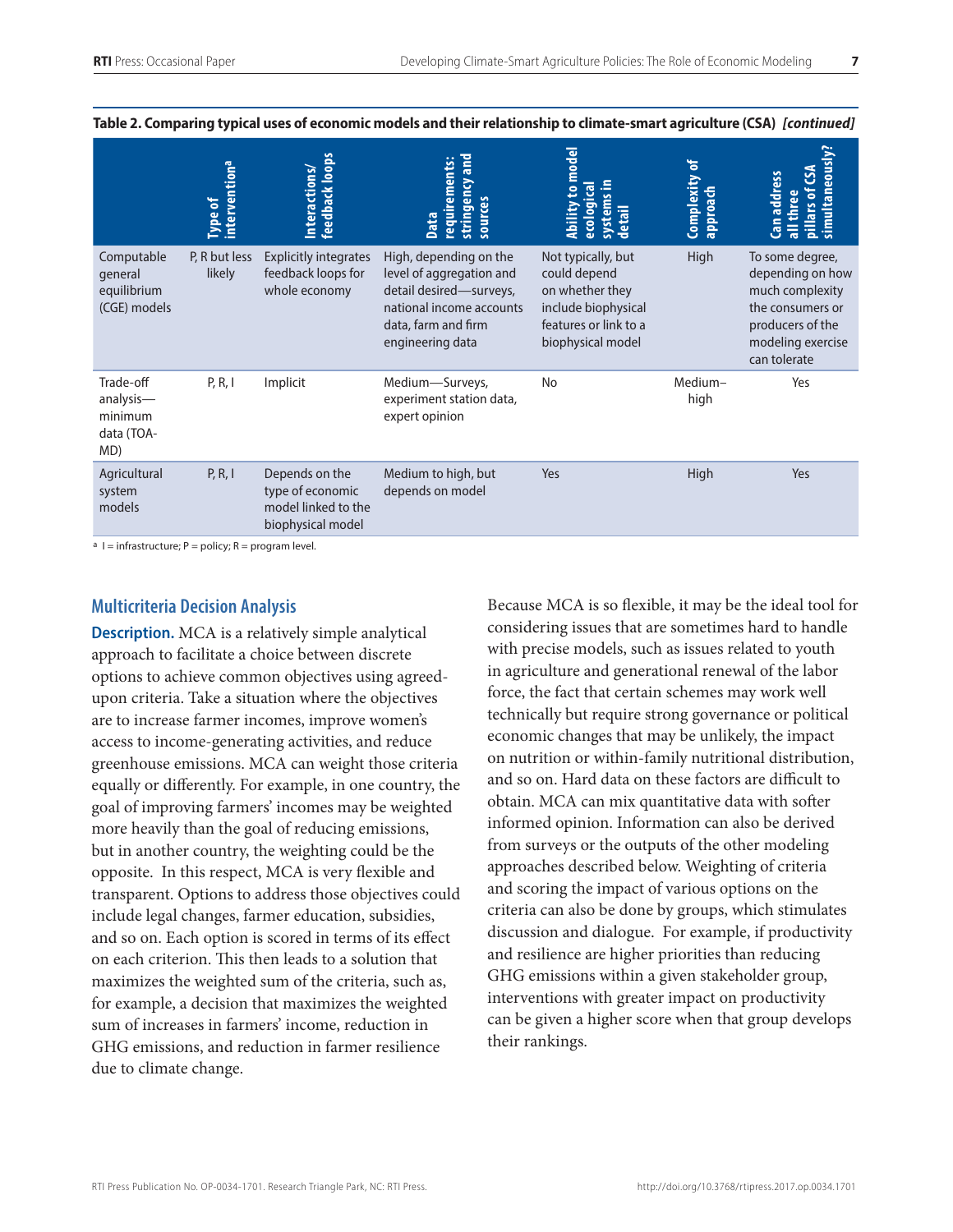In general, MCA is a less formal and less expensive modeling approach, but it can be a practical, collaborative, and useful way to stimulate dialogue around complex decisions with relatively little formal data. One big advantage is that because MCA can be based largely on expert opinion, it can incorporate a great variety of concerns (options for dealing with a problem, such as making an infrastructure investment or using price signals to induce farmer behavior, and criteria to judge those options, such as whether farmer incomes are increased, farmer resilience is reduced, or GHG emissions are reduced) for which there may not be much hard data, such as gender-differentiated impacts. That is, of course, also a disadvantage, given the old adage of "garbage-in, garbage-out." Whether the expert opinion is solid and sufficiently tight, in terms of consensus, to drive serious policy decisions, is a matter of professional judgment and consensus amongst professionals and stakeholders.

**Examples.** Some climate change adaptation approaches and case studies have used this methodology to help communities choose between discrete adaptations options. The paper "Assessing the Costs and Benefits of Adaptation Options" (UNFCCC, 2011) provides a number of different case studies for how MCA was used to assess the value of different climate change adaptation options in Bhutan, Yemen, and the Netherlands. It has also been used to identify and prioritize adaptation options in Ethiopia (see The Federal Republic of Ethiopia, 2007), Rwanda (see Republic of Rwanda, 2006), and Bangladesh (see Haque et al., 2010).

The previous examples focus primarily on adaptation options, but MCA could also be used to assess options according to broader criteria such as agricultural productivity, mitigation of emissions, and resilience. The CSA Prioritization Framework, developed by the International Center for Tropical Agriculture, analyzes outcomes in terms of food security, adaptation, and mitigation (Corner-Dolloff et al., 2015). Although the framework is technically not presented as a model, it weighs CSA outcomes and prioritizes CSA options along several different criteria similar to how an MCA would work. It allows practitioners to analyze different CSA options but

does not explicitly include feedback effects between them.

#### **Statistical Models of Individual Behavior**

**Description.** Statistical models of behavior (e.g., econometric models) are typically based on observation of large numbers of individuals and use of multivariate techniques to study the effect of key variables on a behavior (e.g., estimation of the effect of age, education, income, access to credit, and provision of extension services on adoption of a CSA management practice or technology). These models typically estimate whether relationships are statistically significant and, if they are, make statements such as "X extra amount of farmer training leads to Y percent extra adoption of new practices," or "as climate variability increases, farmers are more likely to adopt drought-resistant seeds or conservation agriculture practices." This kind of modeling can be used to estimate varied reactions by gender, age, level of education, or any other factor that may influence the object of study. For instance, more-educated but younger farmers may react more readily to extension advice, farm size may relate to the likelihood that farmers will adopt a certain technology, or female farmers may be more likely than male farmers to join a microcredit institution. In randomized controlled impact evaluations and quasi-experimental designs (e.g., matching farms participating in some project to nonparticipating farms), analysts typically employ such approaches to evaluate differences between farmer populations where an intervention was implemented versus where it was not. Results are typically useful in targeting farmers or other actors for certain practices, or may help in understanding why certain practices do not spread.

**Examples.** Statistical modeling for agriculture probably has the most examples in the literature (compared to other forms of modeling in agriculture), although like many of the other models described below, it is not always clear how the results from these models are used in the conceptualization of policies and programs. One prominent example of a program that specializes in using econometric analysis to analyze CSA issues is the FAO Economics and Policy Innovations for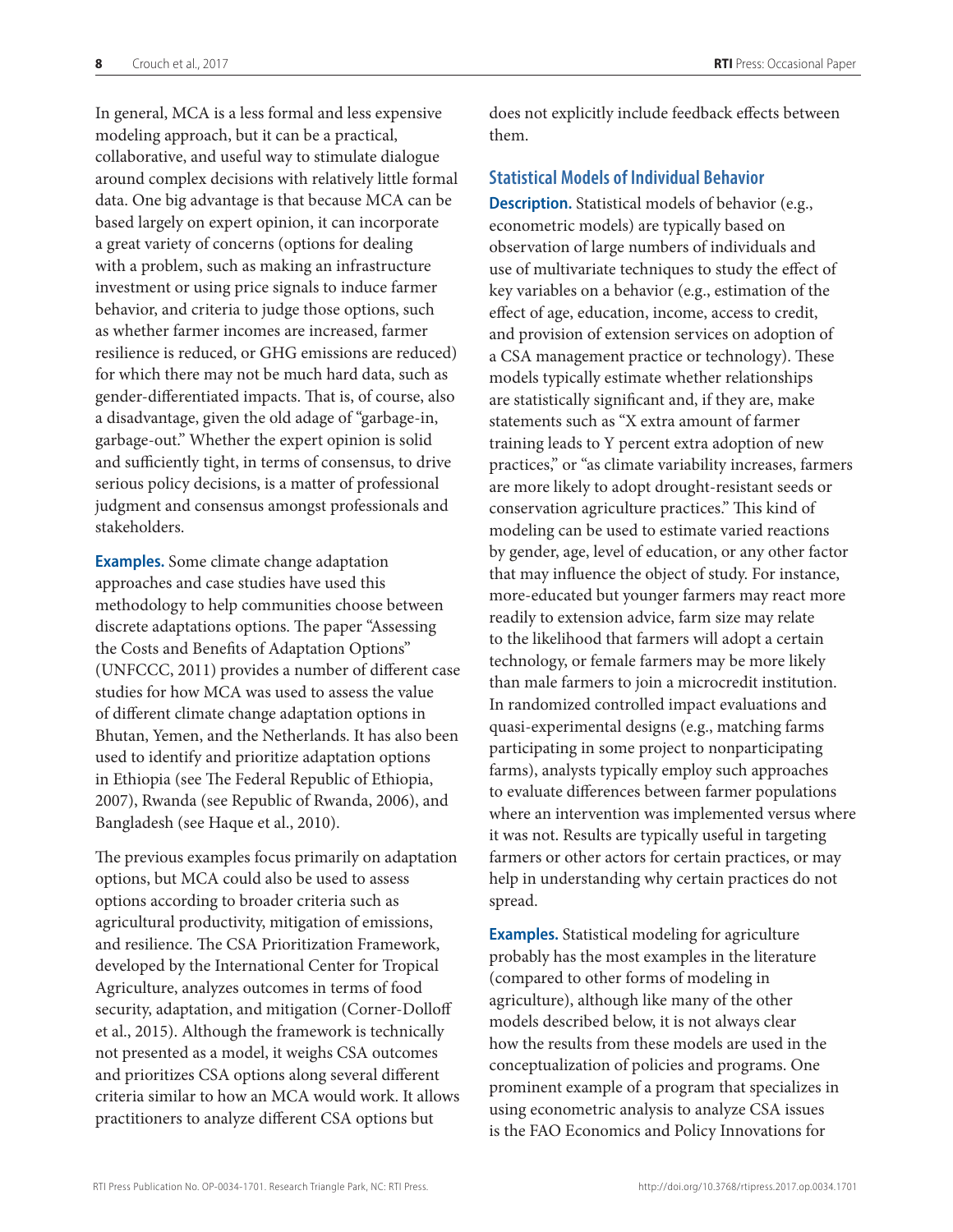Climate-Smart Agriculture (EPIC) project and associated literature (see FAO, 2016b). Recent studies from EPIC have analyzed the impact of climate-smart agricultural practices on crop yields in Zambia; the effect of climate variability on the adoption of climatesmart agricultural practices in Ethiopia; and factors affecting adaptation strategies in Malawi (Arslan et al., 2015; Asfaw et al., 2014; Asfaw et al., 2015). Similarly, statistical approaches have been used to analyze factors that affect farmers' use of adaptation strategies (Nhemachena & Hassan, 2007) and to design index-based insurance contracts (Chantarat et. al, 2012). Because statistical and econometric models can show predictive relationships, they can be used to support and justify using a particular biophysical indicator (e.g., the Normalized Difference Vegetation index, precipitation, temperatures) to trigger an insurance payment based on an indicator of farmer loss (e.g., livestock mortality, crop failure). In Fafchamps & Minten (2012), the authors conducted a randomized controlled experiment in 100 villages in Maharashtra, India, to econometrically estimate the benefits that farmers derive from market and weather information delivered to their mobile phones. The effects were found to be minimal, and this contributed to the World Bank deciding not to invest funds in distributing the service to all extension agents in India (M. Fafchamps, personal communication, September 16, 2015).

#### **Bayesian Networks**

**Description.** A Bayesian network can be represented (putting it colloquially) as a sort of flow chart without feedback loops, in which the key nodes are probabilities. A conditional probability distribution quantifies the effect of variables on each other. To illustrate, the simple model shown in Figure 1 states the following: *the farming yield is affected by farmer's knowledge and investment*; *knowledge and incentives affect investment in the farm*. The probability calculus of the network allows estimation of the probability of any variable taking a value using the values of some or all of other variables in the network. For example, given observations about a certain average farmers' knowledge and incentives, the model allows users to predict the likelihood that the farmers' yields would be high or low. Bayesian networks offer several





advantages over other data-analysis techniques, such as multivariate statistical modeling. Bayesian networks can handle incomplete datasets and facilitate the combination of experts' domain knowledge and research data. These networks also allow for learning about causal relationships from the data. In addition, because of Bayesian networks' modular structure, one can represent prior causal knowledge and encode the strength of those relationships with probabilities. This enables prediction in the presence of an intervention even when no experiments about the effect of the intervention are available. Finally, the modeling itself is graphical and acyclic (that is, there are no feedback loops), which makes the logic of the model easy to follow and allows for the model to be easily explained to decision-makers. This is hard to do with models that are highly recursive or contain feedback loops, such as general equilibrium models or farm or system optimization models. Bayesian network models, like multicriteria decision analyses, can be estimated without extensive empirical methods such as surveys or agronomic studies, and can depend on expert knowledge. The better the knowledge, the more reliable the results.

**Examples.** To our knowledge, Bayesian network models have not been applied directly to CSA efforts, but could be, given their applications in other contexts. For example, a Bayesian network model was applied to climate change adaptation research within the South East Queensland Climate Adaptation Research Initiative. Participatory workshops involving 66 stakeholders led to conceptualizations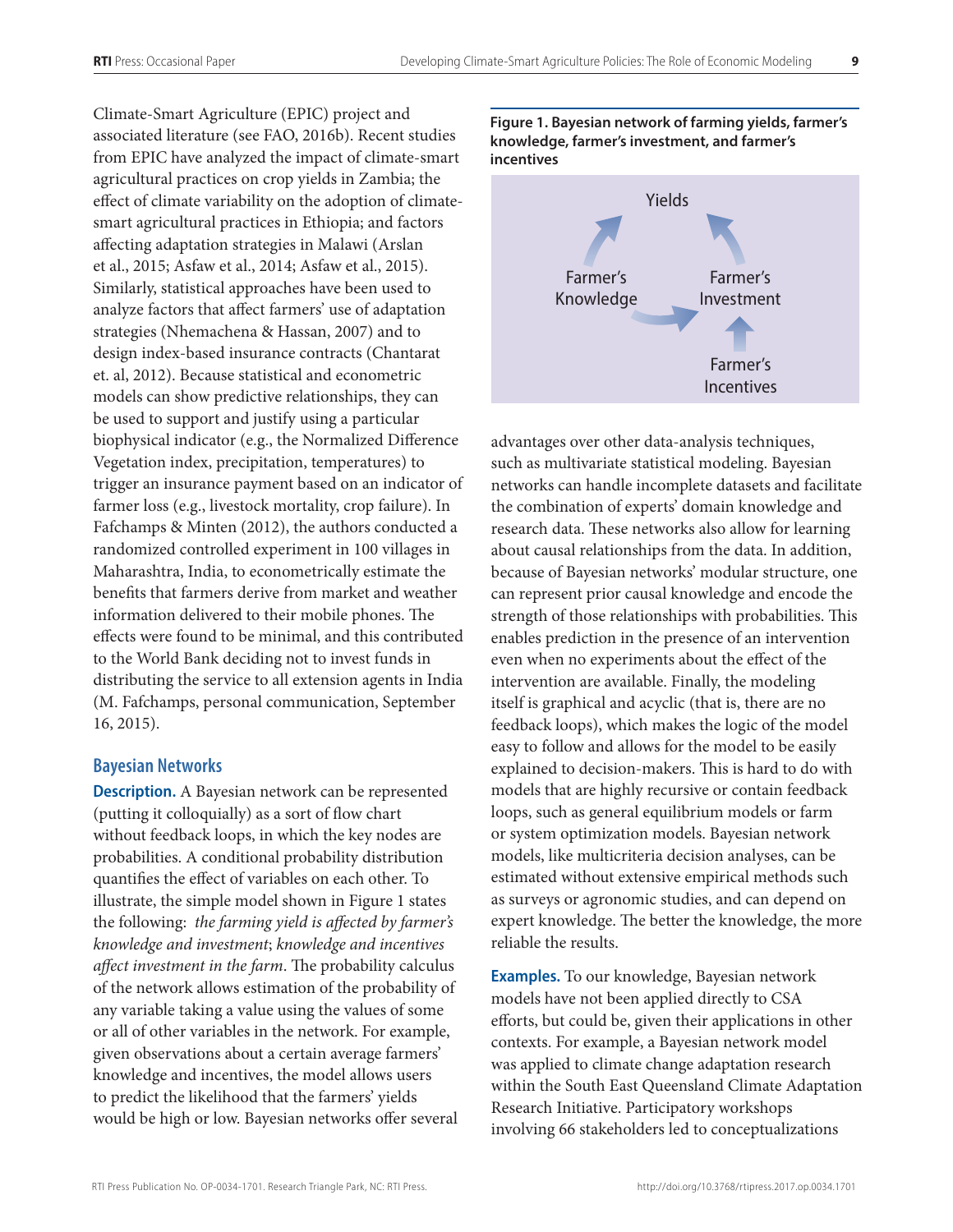and development of 22 alpha-level Bayesian Belief Networks (Richards et al., 2012). The outcomes of the initial systems modeling exercise successfully allowed researchers to select critical determinants of key response variables related to adaptive capacity for in-depth analysis (Richards et al., 2012).

In other research, the potential of Bayesian network models was evaluated for the task of managing GHG emissions in the British agricultural sector (Perez-Minana et al., 2012). Case study farms typifying the British agricultural sector were input into the Bayesian network model to provide understanding of how the tasks carried out on a farm impact the environment through the generation of GHG emissions.

Furthermore, the World Agroforestry Centre has proposed using a Bayesian analysis framework to help program designers assess risk to improve agro-ecosystem intervention design in data-scarce environments (Shepherd, et al., 2014). The approach they cite is based on Applied Information Economics (Hubbard, 2014), and where survey data do not exist, the approach can rely on subject matter experts to develop probability estimates and generate risk-return analyses of different interventions.

#### **Farm- or Regional-Scale Optimization**

**Description.** Farm- or regional-scale optimization models attempt to maximize or minimize a variable of interest, such as a typical farmer's income, or environmental variables, such as GHG emissions, subject to constraints (e.g., amount of credit, land, and inputs at hand; amount of tree cover and investment in reforestation in the watershed). At a landscape or watershed scale, these models can be used to compare how adoption of different agricultural technologies would maximize general welfare or minimize environmental pollution while holding input costs constant. These models can also help identify the most binding constraints to achieving certain outcomes on farms or through forest management (is it credit, farm family labor availability, education and knowledge?). CSA approaches sometimes assume that unless all inputs and conditions are improved, the results will not improve. On the flip side, some CSA approaches

might assume that liberating just one constraint (e.g., farmer education) will lead to improved results.

Linear programming and other similar optimization models often highlight the existence of binding constraints (e.g., water, fertilizer, credit) that limit production regardless of other interventions. For example, without water, educating farmers, increasing fertilizer use, and increasing access to credit might not impact productivity. Thus, these kinds of models can help project or policy designers get a better understanding of which constraints are most critical and have to be lifted before results will improve, and which constraints might not matter so much. At a watershed scale, hydro-economic optimization modeling can demonstrate how water can be distributed to maximize welfare across rural populations and agricultural and domestic uses. Hydro-economic modeling is useful in regions experiencing increasing water scarcity as global temperatures rise.

Optimization models also allow a very detailed assessment of the interactions between agronomic issues and environmental issues. The relationship between tillage, fodder for cattle, cattle productivity, soil conditioning, and the variety of crops used, and how of these relate to credit availability, income, and GHG emissions, can all be modeled and analyzed, as can any similarly complex set of issues. These models help researchers identify the most binding constraints and understand trade-offs, such as trade-offs between feeding cattle and leaving crop residues on or in the soil.

**Examples.** Optimization modeling has been applied to the agriculture sector in the United States and other countries for decades (McCarl et al., 1977; Thorbecke & Hall, 1982; Crouch & Siam, 1982; Hildebrand & Cabrera, 2003), but more recently, there has been a rapid spread of farm optimization models across the world. Robertson et al. (2012) reviewed 53 studies on agricultural systems over a period of 6 years, including whole-farm models in the context of developing countries. The study reviewed the typology of these models, validation, and how farmers cope with risk. Fowler et al. (2015) provides a recent example of using an optimization technique in CSA. Those authors use the Farm Process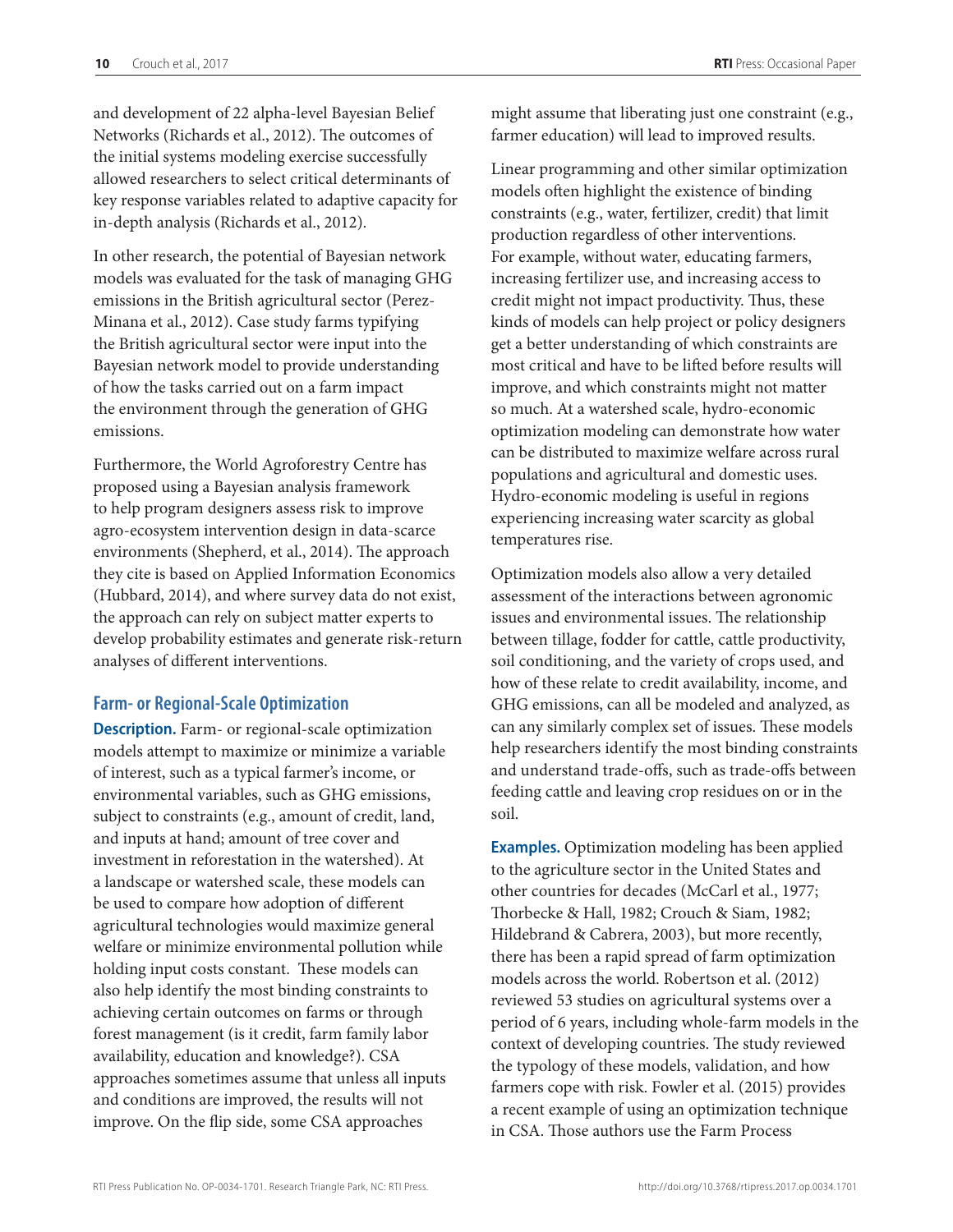Version 2 of the MODFLOW model (MODFLOW-FMP2) simulation tool developed by the US Geological Survey (Schmid and Hanson, 2009), which extensively models hydrological and farming processes, to evaluate a case study on planting decisions of farmers experiencing water stress. The results from optimization indicated feasible planting scenarios for farmers and policy makers during the water-stressed phase. Another recent example of a simple linear optimization model related to CSA and developed under the Enhancing Capacity for Low Emission Development Strategies (EC-LEDS) program involved the adaptation of the TAURUS feed ration formulation software to estimate methane emissions from beef cattle associated with different feed rations in Vietnam (see University of California, Davis, Department of Animal Science, 2016). The model maximizes animal nutrition and minimizes methane emissions for a given ration of feed and fodder available in Vietnam.

#### **Partial Equilibrium**

**Description.** A PE framework or model is a collection of demand and supply equations focusing on specific markets of interest while holding all other things in an economy constant. This type of model is, perhaps to over-simplify, an empirical application of the typical supply and demand curves of Economics 101, with the ability to actually produce numerical results. PE models are simpler to understand and require less data and time for construction than CGE models, described below. National-level policies in agriculture or trade, such as crop subsidies, support prices, or import tariffs, often target specific commodities. PE models are useful when assessing the impact on the price or traded quantity of that specific crop or sub-sector. For instance, a PE model can predict the impact of a crop-specific subsidy or tax on the production levels and price of that crop.

Though a multicommodity, multiregion PE model could be sufficient to address various policy questions, use of PE models comes with many caveats. A key limitation is that they suppress interactions between the commodity or crop of interest and other commodities that are linked together by substitution and competition. For instance, a subsidy on use of sugar cane for producing energy might result in lands

being withdrawn from other crops, and the price of those other crops might rise. PE models cannot capture this kind of feedback between crops. Thus, although PE models could offer greater depth of analysis because of their focus on finely disaggregated sub-sectors, they are often insufficient, as they do not capture interindustry and macroeconomic implications of a policy. Hertel (1990) illustrates some of the limitations of a PE approach: PE models' failure to acknowledge the finite resource base in the economy; no possibility of tracking the effect of transfers such as subsidies or tax revenue flows on other crops or products; and absence of an explicit budget constraint for households with links between sources and uses of income. Nonetheless, PE models are a good, low-cost first approximation for relatively simple agricultural policy questions.

**Examples.** There are various PE models focused on agriculture with differing crop-specific details and the capability to handle sectoral dynamics with respect to production, consumption, commodity prices, land use decisions, crop productivity changes, trade, and GHG emissions from the agricultural sectors. Some of the prominent ones that are widely cited in policy analyses are the Forestry and Agriculture Sector Optimization Model (FASOM) (Adams et al., 2005; Beach et al., 2010a); the Food and Agricultural Policy Research Institute model (CARD, 2009); the Global Biosphere Management Model (GLOBIOM) (Havlik et al., 2011); the International Model for Policy Analysis of Agricultural Commodities Trade (IMPACT) (Rosegrant et al., 2008); the Regional Environment and Agriculture Programming model (Johansson et al., 2007); and the Policy Analysis System model (De La Torre Ugarte et al., 2010). Although most of these models have been used to analyze implications of biofuels policies sourcing from agriculture, some of them (FASOM, GLOBIOM, and IMPACT) have also been applied to study the impacts of climate change on agriculture.

The IMPACT model was recently applied in Colombia as part of an analysis of the trade-offs, opportunities, and repercussions of GHG emission reduction policies (De Pinto et al., 2014). This study found that policies that successfully reduced land allocated to pasture would greatly reduce projected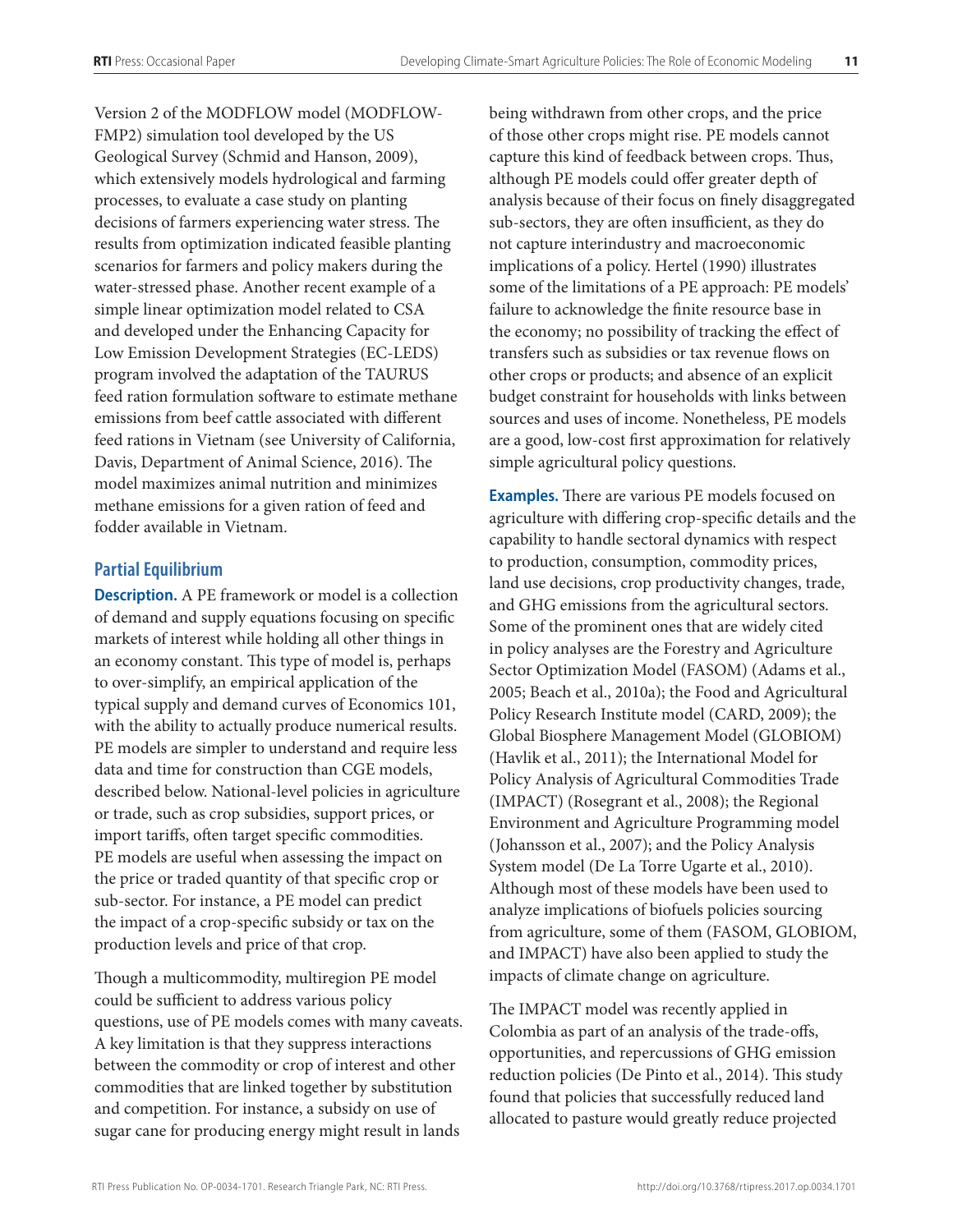deforestation, increase carbon stock, reduce GHG emissions, and generate higher revenues. This analytical framework can be adapted to any country to explore economic viability and the impact of agriculture-based GHG reduction policies. Miankhel (2015) provides an example in a PE framework focused on Pakistan. The model used historical trade data to reveal that "behind the border" constraints affected the pattern of trade in agriculture and manufactured products, preventing Pakistan from realizing its potential in bilateral trade. ("Behind the border" constraints refer to constraints on trade other than the traditional barriers such as export or import controls, tariffs, and subsidies. These constraints can include poor development of product standards and standardization, poor transport, poor governance of regulatory institutions, and so on.) The study recommended liberalizing trade with neighboring countries to smooth consumption and insulate the country from future regional price shocks. Lastly, a PE model was used to estimate the effects of climate change and adaptation measures in Organisation for Economic Co-operation and Development countries using the IMPACT model (Ignaciuk & Mason-D'Croz, 2014). This study quantifies the potential impacts of climate change on crop yields and prices and outlines possible adaptation strategies and investment required for research and development on new crop varieties and to improve irrigation technologies.

#### **Computable General Equilibrium**

**Description.** General equilibrium models assess what happens to prices and quantities produced and consumed in an economy when a change in policy shifts an economy to a new equilibrium. "Equilibrium" denotes that demand and supply are equal (no oversupply and no excess demand) in all markets at the same time. Given the relative shortcomings of PE models as discussed above, application of a general equilibrium model would be justified when an understanding of broader and more economy-wide outcomes of policy change is desired, and when one wants to assess the impacts of one sector of an economy on other sectors, and on a multiplicity of variables of interest, such as the impact of a subsidy or a technical innovation on

the inequality of income among classes of farmers and nonfarmers. CGE models are comprehensive market models, as they include all the commodities in an economy (even if many are aggregated). A CGE model consists of systems of equations where each equation models a key aspect of economic behavior: supply, demand, production, or price formation. The equations are solved simultaneously to see how the whole equilibrium (e.g., equilibrium of supply and demand, prices of goods and services, incomes) changes if there is some outside shock or policy change (e.g., how do agricultural credit subsidies affect the prices of all goods, including nonagricultural goods).

There are many advantages of using a CGE framework for agricultural policy analyses. As Hertel (1990) highlights, CGE models follow accounting consistency rules to track how a policy shift displaces the economy from one equilibrium (one set of prices, quantities produced, and incomes for different groups) to another. CGE models can track interindustry linkages, which is particularly important for agriculture in contexts where agriculture drives GDP and employment, but other sectors are also important to the economy. CGE models are particularly useful when one market affects others with complex indirect effects. For example, how does restricting exports of one crop affect incentives to produce that crop, other crops, and even nonagricultural goods? By simulating the whole economy, CGE models can identify who will be affected positively and negatively by a policy change. However, CGE models are complex and timeconsuming to implement and depend on consistent and balanced economy-wide data sets. Moreover, the results are highly driven by key behavioral parameters with intrinsic uncertainty. Often, CGE models require higher levels of geographic and sectoral aggregation, leading to loss of country- or commodity-specific details. Despite these limitations, CGE models offer a rigorous quantitative economic tool for policy analyses.

Until the inception of World Trade Organization, not many CGE models focused on agriculture in great depth. In the past couple of decades, researchers have paid more attention to analyzing the impact of agricultural trade policies using CGE frameworks.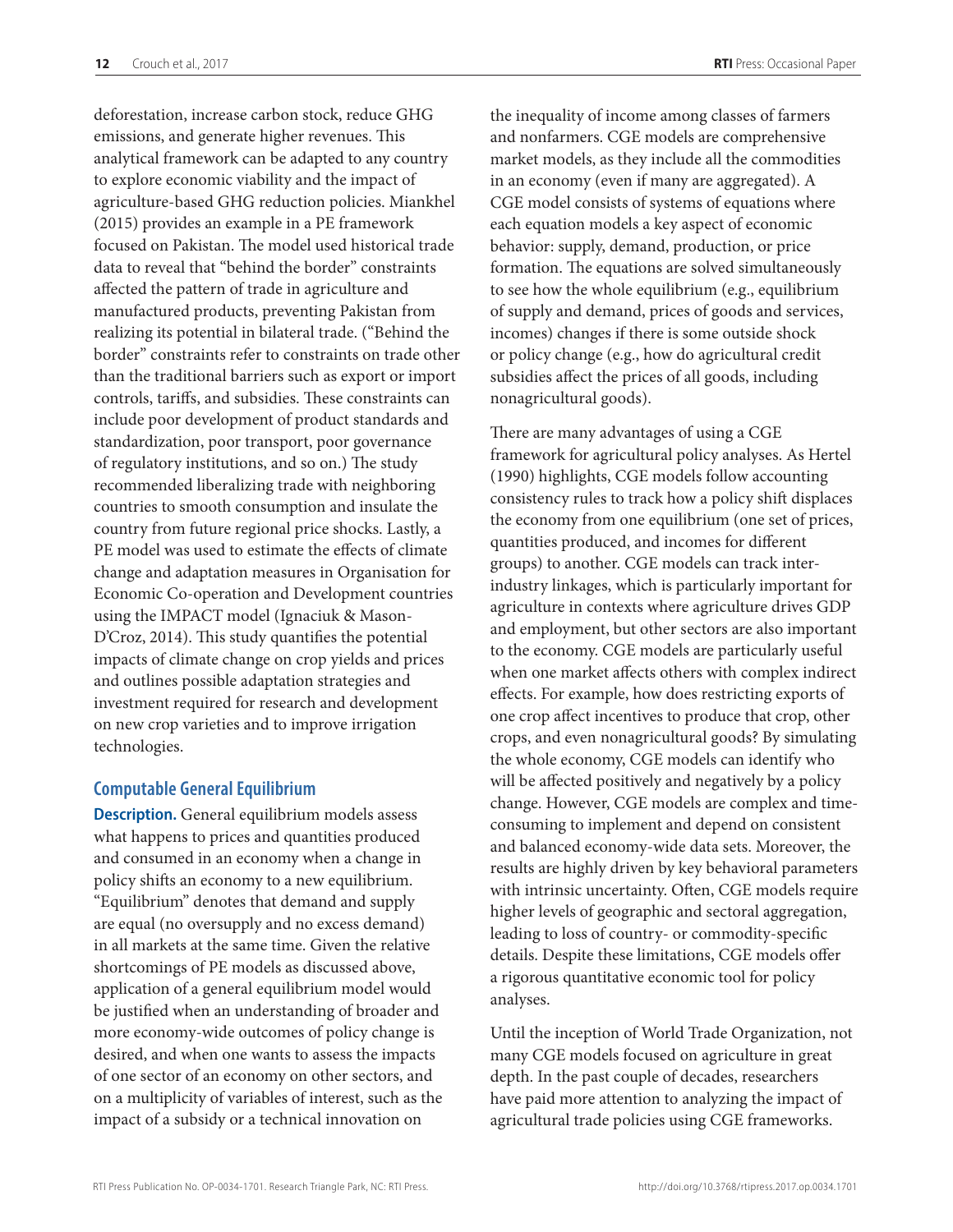Currently, several CGE models offer comprehensive representation of a disaggregated agricultural sector, land use and land cover, and GHGs emissions, which are essential for CSA policy analyses. Some of these prominent CGE models are the Applied Dynamic Analysis of the Global Economy model (Ross, 2009); the Global Trade Analysis Project–based models (Birur et al., 2008; Hertel et al., 2010); the Future Agricultural Resources Model (Darwin et al., 1995; Sands, 2011); the Modeling International Relationships in Applied General Equilibrium model (Bouët et al., 2010); and the Global Dynamic CGE model (Timilsina et al., 2010).

**Examples.** Most of the CGE models listed above adequately represent agriculture-specific details and are well-suited to analyzing inter-industry and global economy-wide impacts of CSA policies. However, these models would need to be adapted to a developing country context. This has been done in several cases already. In Gebreegziabher et al. (2011), a CGE model was applied to evaluate the effects of climate change on Ethiopia's agricultural sector; in Thurlow et al. (2009), a CGE was used to assess the impact of climate change on economic growth and poverty in Zambia; in Arndt (2010), a dynamic CGE model was used to simulate economy-wide impacts of climate change in Mozambique; and in Bezabih et al. (2011), a countrywide CGE model was used to project the effect of climate change on agricultural productivity over time. For an applied example that relates directly to a policy decision, Diao et al. (2013) used a dynamic CGE model to analyze the impact of maize exports bans in Tanzania imposed because of droughts in the region. Their model-predicted results indicated that a maize export ban had counterproductive impacts on domestic food security, increasing poverty, particularly in previously maizeexporting rural regions of Tanzania. The dynamic nature of the CGE model captured the trade-offs between short-term and long-term effects of the policy. The model also showed that the export ban policy benefited only some of the urban households in the country, not all urban households and not rural households in general. The International Food Policy Research Institute team presented these model predictions to the Tanzania government at a critical time, and the ban was lifted in September

2012. The Prime Minister of Tanzania stated that "the research provided clear and convincing evidence and recommendations on alternative policies to export ban" (Robinson, 2012). As droughts become more frequent with climate change, there is a greater possibility that countries will consider such policies. Thus, CGE models that can model these effects could have greater relevance.

#### **Trade-off Analysis—Minimum Data**

**Description.** The Agricultural Model Intercomparison and Improvement Project (AgMIP) is one of the largest concerted international agricultural modeling efforts to produce improved climate impact projections for the agricultural sector. AgMIP has identified the following core research questions to support informed decision making by various stakeholders:

- 1. How sensitive are current agricultural production systems to climate change?
- 2. What is the impact of climate change on future agricultural production systems?
- 3. What are the benefits of climate change adaptations?

To answer the economics-related aspects of these questions, AgMIP employs the TOA-MD developed by Oregon State University to analyze climate impact, including vulnerability and adaptation analysis. It is the only model listed in this paper that is a specific model, rather than a very general category of models, but we highlight it because of its direct relevance to CSA. The model works by simulating technology adoption and impact in a population of heterogeneous farms. TOA-MD models a farm population or whole farming systems, rather than an individual or representative farm (Antle, 2011; Antle, Stoorvogel, & Valdivia, 2014; Antle & Validivia, 2006). As described in the paper:

In the TOA-MD model, farmers are presented with a simple binary choice: they can operate with a current or base production system 1, or they can switch to an alternative system 2. In a technology adoption and impact analysis, the model simulates the proportion of farms that would adopt the new or alternative system, as well as the impacts of the new system by simulating impact indicators defined by the user. (Antle et al., 2014)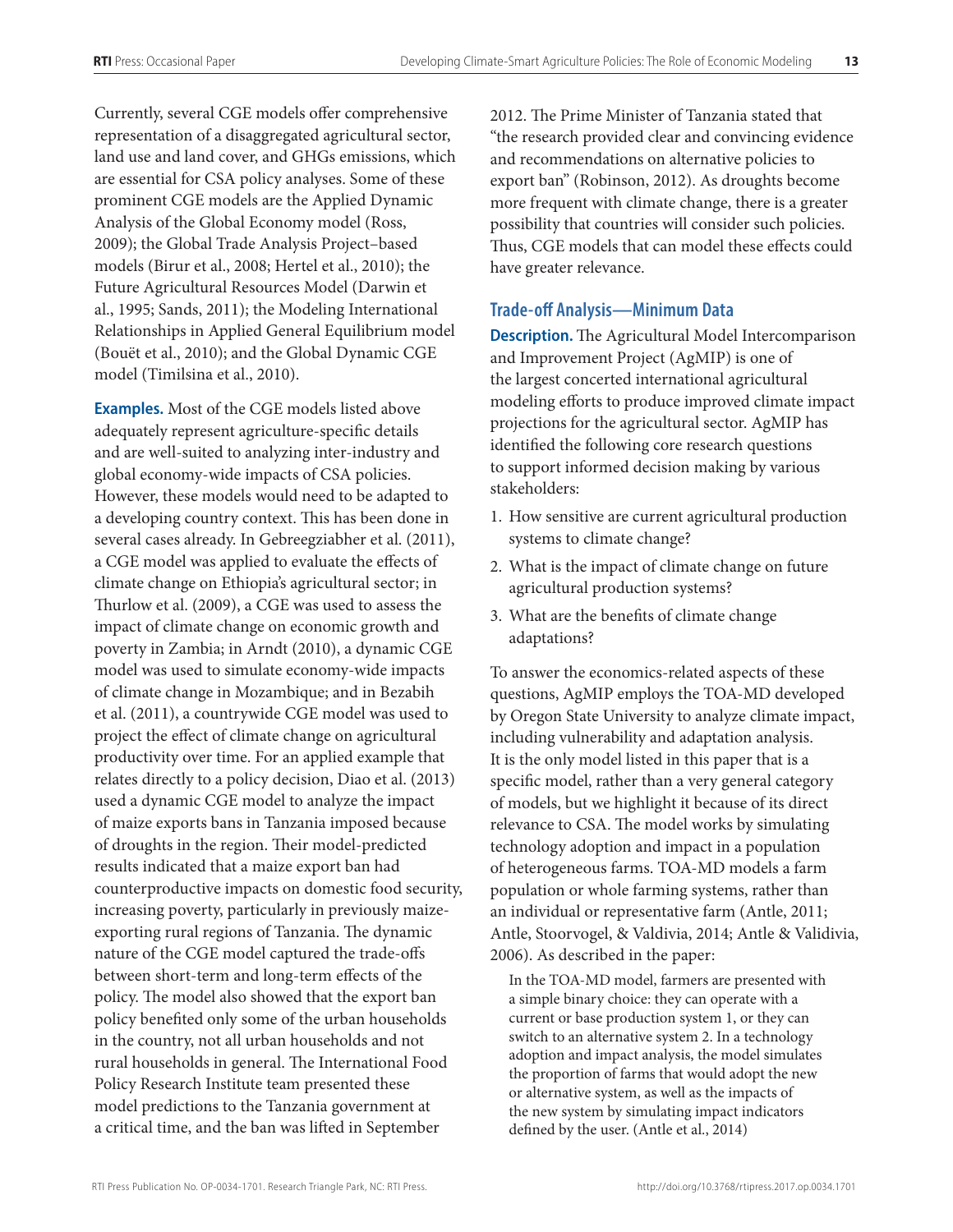The TOA-MD model approach is unique because it requires only empirical evidence on means, variances, and correlations between various variables (e.g., income and costs, observed adoption and technologies used, farmer characteristics) in specific geographies such as microregions and regions. It allows the user to incorporate disparate types of information, including expert judgment, macro conditions, biophysical models, and farm crosssectional surveys. Those data can then inform the knowledge base about the correlations, means, and variances to derive its results. Because the "database" is a set of joint distributions, one can build it up from any set of observations. For example, a user could start with survey data, but include data from experiment stations and expert judgement. The ease and parsimony of the approach reduces the cost of modeling. The results can range from predictions about the adoption of GHG mitigation practices, analysis of farm income, nutritional status under different climactic conditions. It can include the distribution of those results among types of farmers (e.g., bigger, smaller), and threshold levels for adoption. Examples of how the TOA-MD model has been used can be found on the Oregon State University website (http://tradeoffs.oregonstate. edu/). In the Chingale region of Malawi, for example, TOA-MD was used to simulate the rate of adoption that could be expected if integrated aquacultureagriculture technologies were made available (Tran et al., 2013). A 59 percent adoption rate was estimated, and it was estimated that the poverty rate among adopters would be reduced by 22 percent. The modeling concluded, interestingly, that subsidization of the fish ponds would not have much impact on rates of adoption. The tool has been used to simulate the carbon sequestration response of farmers in wheat-based farming systems in the Indo-Gangetic Plain to different carbon prices, using low- or notillage practices. This allows modeling of how high the price for an eco-system benefit would have to be to get certain levels of the benefit (Grace et al., 2012)

#### **Hybrid Biophysical and Economic**

**Description.** It is often valuable to incorporate detailed biophysical data into economic analyses of CSA options. Biogeochemical crop process models such as the Daily Century, DeNitrification-DeComposition, EPIC, Lund-Potsdam-Jena managed Land, Predicting Ecosystem Goods And Services Using Scenarios, and Decision Support System for Agrotechnology Transfer (DSSAT) models simulate the impacts of alternative climate conditions and production strategies on yield, water use, and GHG emissions. These models use equations based on experimental and field research to represent plant growth, nutrient, water, soil, and GHG dynamics. Although these models are generally designed to work at a site level, they can be scaled up and averaged for use at larger scales. They provide an effective way to quantify the potential impacts of numerous alternative scenarios at a spatially and temporally disaggregated level. There are many additional process models designed to model a single crop, but the models listed above have been calibrated for and applied to multiple crops in many different parts of the world.

Biogeochemical crop process models provide information on the potential changes in productivity and environmental impacts given input assumptions, but do not reflect behavioral adjustments or market equilibria. If one wants to extend the modeling to behavioral and market response issues, the simulated impacts of climate change, alternative management practices, or both are incorporated into economic models of the agricultural sector to reflect producer behavior and market interactions. Impacts are generally included as shifts in the supply or production function associated with each combination of crop, region, and production process. Given the potential changes in the trade-offs faced by producers, defined by the process models as yields, input requirements, and emissions change, it is vital to account for behavioral response. Economic models are combined with the biophysical models to simulate market outcomes and to assess producer adjustments in land cover, crop and livestock mix, and production practices (e.g., tillage, irrigation, fertilizer application) in response to changing incentives.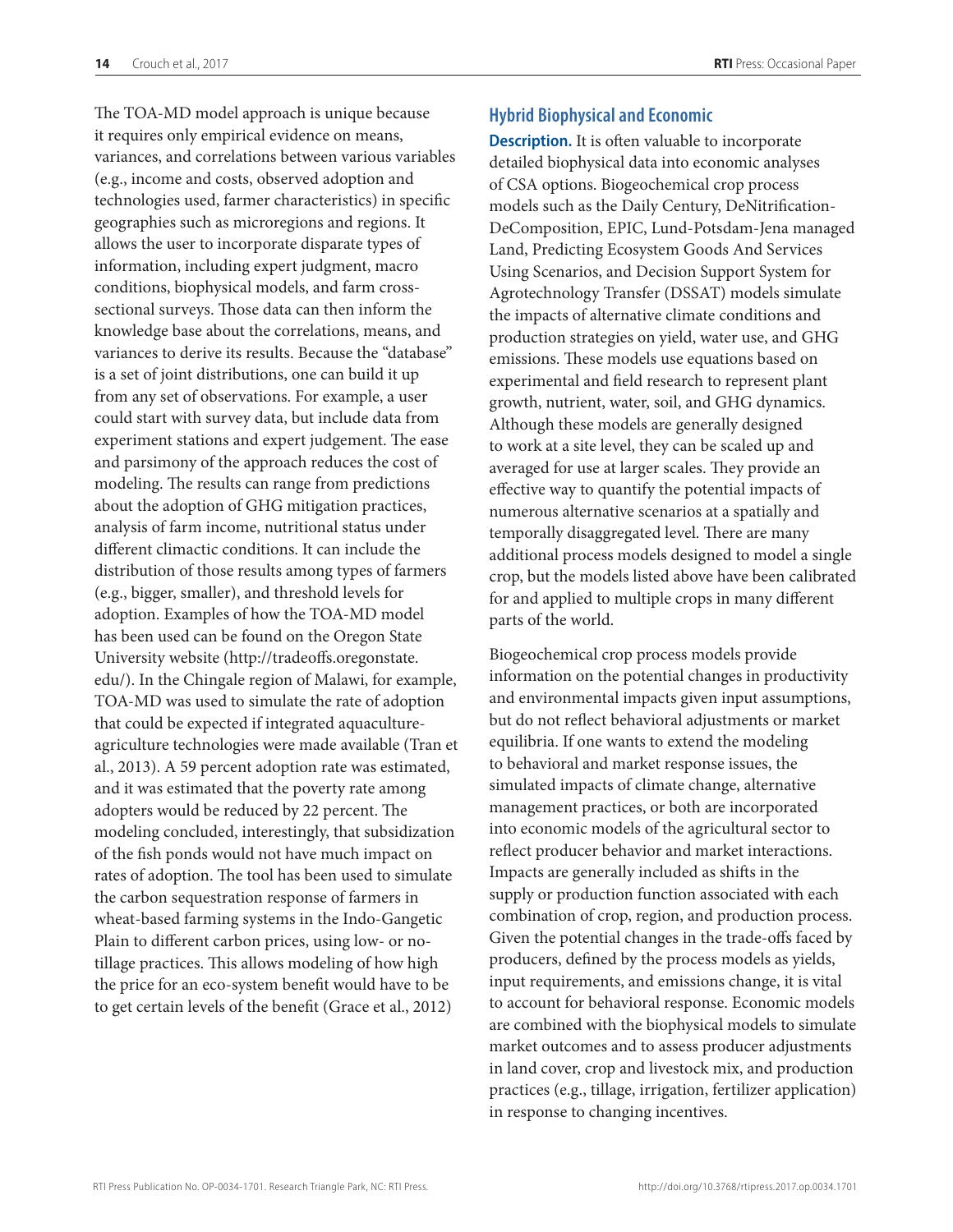<span id="page-18-0"></span>**Examples.** A number of biogeochemical process models are being used in combination with economic models to assess both climate impacts and adaptation as well as mitigation policies. These studies have been conducted at a variety of levels of disaggregation. Felkner et al. (2009) simulated the impacts of climate change on rice production in Thailand using DSSAT and a detailed economic model of rice production in the northeastern province of Thailand calibrated to household rice plots. Some of the examples provided above related to CGE models also incorporate biophysical models into their analyses. In addition to a number of studies of individual crops at the subregional or national levels, several large studies have linked crop and economic models on a broader scale. Nelson et al. (2010) applied simulation results from the DSSAT model in the IMPACT model to assess the global impacts of climate change on agricultural yields, production, markets, and trade.

In addition, the international AgMIP effort focuses on combining crop models and economic models (see discussion of TOA-MD above) to generate estimates of potential implications of both climate impacts and adaptation and mitigation strategies at a variety of scales, from a small subregion of a country to the global level (Rosenzweig et al., 2013). A set of US Environmental Protection Agency mitigation studies also developed global marginal abatement cost (MAC) curves for agriculture. These studies incorporated results from DAYCENT (a daily version of the CENTURY model) simulations for non-rice crops and DeNitrification-DeComposition (DNDC) simulations for rice with economic data to generate estimates of the costs and potential mitigation associated with a suite of non-CO2 GHG mitigation options for the agricultural sector (US Environmental Protection Agency, 2006; Beach et al., 2008; US Environmental Protection Agency, 2013; Beach et al., 2015).

#### **Nonmodeling Economic Techniques**

As discussed above, in conducting economic analyses of CSA options, a broad range of models can be used to support decision making. Some authors and practitioners (UNFCCC, 2011) have compared the MCA model discussed above with

cost-benefit analysis and cost-effectiveness analysis as different approaches that can be used to evaluate climate change adaptation options. Here we make a distinction between MCA, which we view more as a model, and cost-benefit and cost-effectiveness analyses, which we view more as techniques that can be used to either capture the monetary benefits of an activity (cost-benefit analysis) or capture how cost-effective an activity is at achieving a particular CSA goal (cost-effectiveness analysis). Cost-benefit analysis might manifest the return on investment of an activity but typically does not incorporate externalities or broader market interactions. Costeffectiveness analysis can be a useful technique to assess emissions reduced or resilience gained per dollar of investment in an activity. Although both of these techniques are useful, here we distinguish these techniques from agricultural modeling, which attempts to simplify reality and re-create relationships by weighting, regressing, optimizing, simulating equilibriums, and so on to produce results that can then often be used for, or expressed in terms of, costbenefit or cost-effectiveness.

In climate change mitigation programming (e.g., low emission development, low carbon development), one popular method for assessing and ranking alternative mitigation strategies based on their relative costeffectiveness is through the development of marginal abatement cost (MAC) curves. MAC curves order available mitigation options from lowest to highest cost and show the quantity of mitigation available at different levels of incentives for GHG mitigation (usually represented as a carbon price for simplicity). However, MAC curves are very dependent on the assumptions used, sensitive to the discount rate applied, and do not take into account transaction costs or the cost of overcoming barriers to adoption. Thus, it is important for a MAC curve to be only one of several inputs used to prioritize investments, and then only with a full understanding of the assumptions built into the curve (FAO, 2012).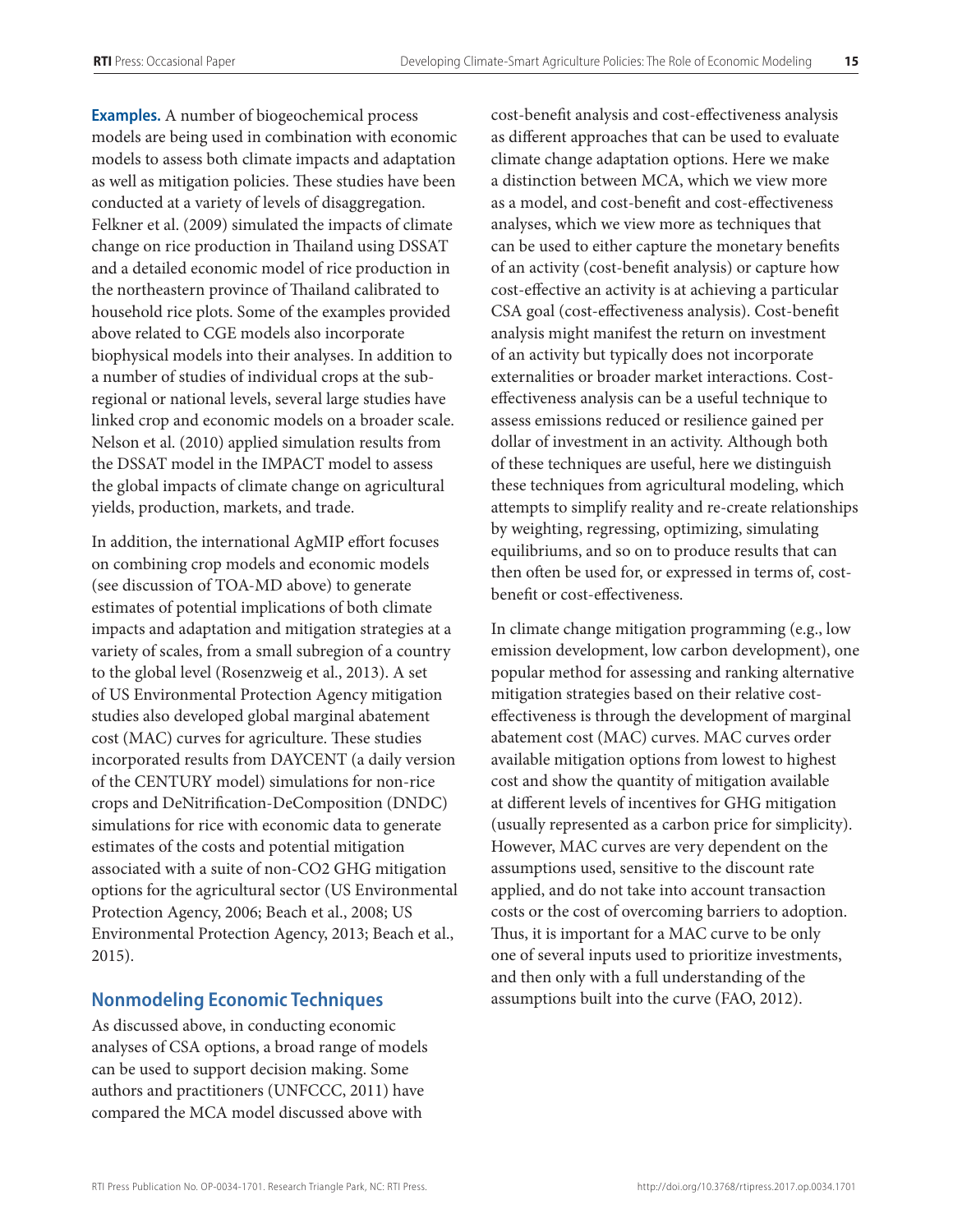#### <span id="page-19-0"></span>Discussion and Conclusions

The challenge of modeling climate-smart interventions lies at the intersection of climate change modeling and agricultural modeling. Working on this intersection increases complexity. We argue that although the introduction of climate change variables presents additional complexities to traditional agricultural modeling paradigms of the past, it is still both feasible and practicable to apply them. The choices one makes about which model and methodology to choose, however, are highly dependent on the questions facing in-country local decision-makers, or global decision-makers. We would argue that, quite possibly, no given model needs to become much more complex than is currently the case. One could abstract more in certain traditional areas and add more detail in climaterelated areas, for instance.

Under the Paris Climate Agreement, more than 90 percent of the countries that submitted INDCs included the agriculture sectors in their mitigation contributions, adaptation contributions, or both. Most of the INDCs provided high-level goals and strategies, and few provided much detail about how they intended to achieve those reductions. In addition, there are important interactions between adaptation, resilience, and mitigation goals that ideally should be considered to increase the efficiency of policy actions selected. To better evaluate the validity, feasibility, and social profitability of these nationally determined contributions, decisionmakers in these countries must define which CSA interventions and outcomes they are interested in pursuing and evaluating, and then work closely with technical specialists to pick the right mix of technical methods depending on desired outcomes, budget availability, and contextual factors discussed in Section 2.2.

In the context of the Paris Climate Agreement, there is an unprecedented opportunity for decision-makers to test the validity of their Nationally Determined Contribution goals and assumptions through the development and co-implementation of modeling techniques. Modelers that use abstruse or "black box" methods provide a perhaps unnecessary challenge to

policy-makers, because they limit decision-makers' ability to fully understand and evaluate the results of the analysis. It is important for modelers to be as explicit and transparent as possible, and to effectively communicate with nonmodelers and decisionmakers. This may require developing easy-to-use tools or displays (such as some of those discussed in this paper), or to work with decision-makers to test each assumption and data source throughout the process. The goal of the paper is not to recommend one type of modeling over another, but to suggest ways to gear a modeling exercise to answer the questions that decision-makers are grappling with.

#### **The Approach to Uncertainty**

An important consideration for modeling CSA or any other issue involving climate change is the reflection of uncertainty. Agricultural producers have always faced numerous production and price risks, particularly risks associated with the weather. However, forecasts of more rapid changes in climatic conditions and likely changes in the frequency and severity of extreme weather have raised concerns that these risks will increase and become more difficult to predict and manage. Most studies to date have focused on the long-run impacts associated with mean climate changes for a given global circulation model and scenario, but better characterization of the variability of potential impacts is vital. There is not only variability within a given global circulation model/scenario combination, but also a general lack of agreement on the distribution of potential climate impacts across global circulation models and scenarios. It is also important to improve the modeling of shortto medium-term climate variability and potential adaptation responses. Catastrophic modeling is likely to become increasingly important over time as temperature thresholds for crop germination, growth, and winter chill are likely to be exceeded more often; water availability is expected to become more constrained in certain areas; and extreme events may happen more often. One of the key challenges is developing an accurate picture of how the variability in weather, and therefore crop yields, may change as climate moves outside of recent historical experience.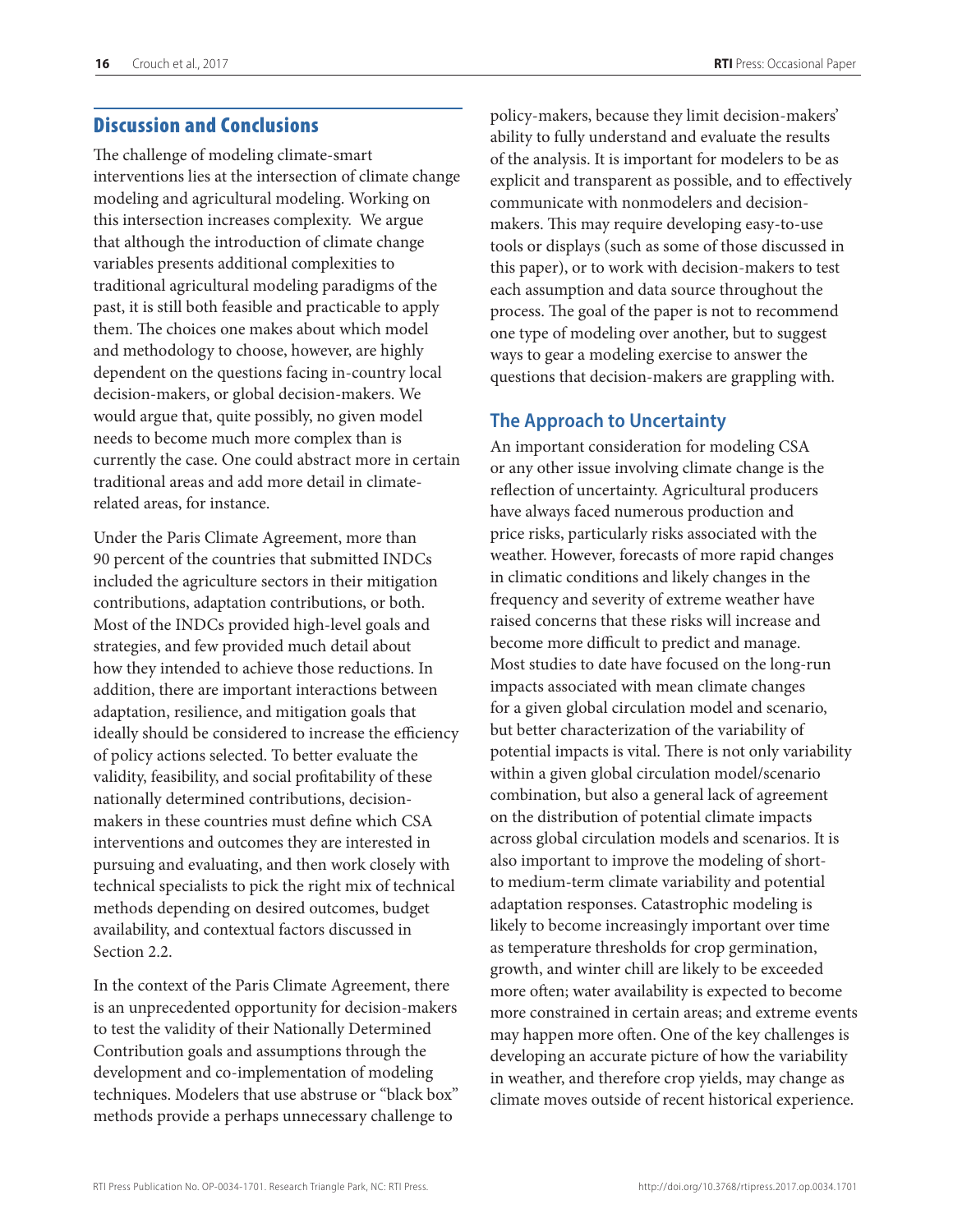<span id="page-20-0"></span>Relying on historical data implicitly assumes that low-frequency high-loss events are reflected in the available data. However, data series for many crops and regions may not be long enough to capture historical probabilities of these extreme events, let alone account for the potential changes in the probabilities of these events given projected changes in climate.

Although difficulties remain in defining exactly what the future climate may hold, the modeling tools examined in this paper generally can be extended to explore the implications of a given level of climate variability on the distribution of potential economic impacts. For instance, an optimization model can be run multiple times for a series of climate scenarios to develop a set of potential outcomes resulting from different climate conditions. Beach et al. (2010b) applied an optimization model as part of a hybrid biophysical and economic model to explore the potential impacts of climate change on the US crop insurance program by running the model for a series of climate states. This resulted in a distribution of yields, production, and prices that was used to help examine potential changes in the probability of crop losses that would trigger insurance payments. Similarly, PE, CGE, and most of the other types of models can potentially be run many times with different climate scenarios and response parameters to better capture the range and distribution of potential impacts. Statistical models are generally less suited to use for projections far into the future as the historical data on which they are based becomes less and less representative of future conditions, especially when there are major underlying trends such as climate change.

#### Concluding Remarks

In this paper, we have argued that the programs and policies of both development agencies and governments aimed at supporting CSA can benefit from both ex-ante modeling, before policy decisions are made, and ex-post modeling, to understand the reasons for the impact of past decisions. In this section, we suggest reasonable next steps.

Most reviews of modeling approaches and reports of specific modeling exercises simply describe the models and, to some extent, how each model is or was applied. Few publications describe how modeling has influenced policy or how the modeling effort was (or was not) embedded in a policy dialogue. Papers that describe how modeling skills have been transferred to researchers in developing countries, and how these skills have been institutionalized into policy shaping, are also relatively hard to come by. In short, there is a research agenda in when and how models have been used, in practice, to affect policy. There is also an agenda in documenting their accuracy, data maintenance requirements, and sustainability.

Similarly, there is little research as to how modeling fits or could fit better into the project or policy cycle. Given the time and budget available for project preparation, it may be too much to expect that projects engage in in-depth modeling before project start-up to pick the activities to be emphasized by the project. But if such projects did some modeling at the beginning of the project and modeling or analytics accompanied the project throughout its lifecycle, then the next project at least would benefit from the lessons of the prior one. At the same time, the project can be used to validate the modeling (thus justifying using the modeling conclusions for the next evolution in the project cycle). Because development agencies have intensified financing of CSA projects after 2008, many agencies are still conducting the first project of new project cycles in many countries or have not yet incorporated analytics into the second or so project in a cycle of projects. The time is ripe for building analytics and modeling into the project cycle so that projects could learn from each other.

Modeling skills are scarce and modeling, if done thoroughly, is not inexpensive. However, it is inexpensive in comparison with policy mistakes. CSA presents a more complex policy environment than those of previous decades; thus, analytical tools such as modeling may be even more relevant to analyzing outcomes from policies or project interventions. We have noted that policies or interventions that are complex, large-scale, one-off, irreversible (or difficult to reverse), and have potential impacts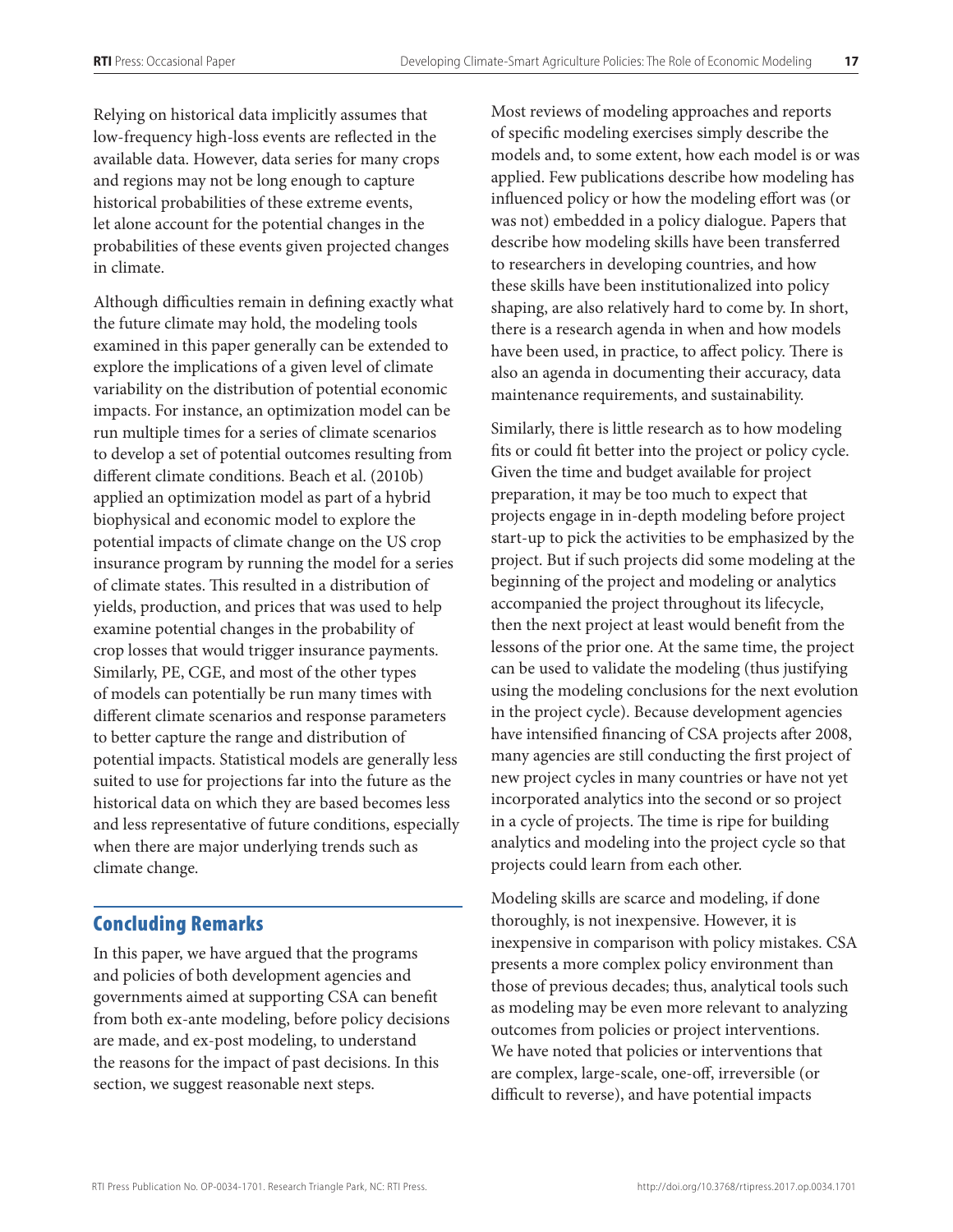<span id="page-21-0"></span>beyond the intended ones are particularly good candidates for modeling support. At the other extreme, small projects, especially if they themselves are pilot projects meant to test an intervention, or are adapting a tried-and-true approach with only minor

#### References

- Adams, D. E. (2005). F*ASOM-GHG conceptual structure, and specification: Documentation* [Unpublished paper]. College Station, TX: Texas A&M University.
- Antle, J. (2011). Parsimonious multi-dimensional impact assessment. *American Journal of Agricultural Economics, 93*(5), 1292–1311[. http://dx.doi.](http://dx.doi.org/10.1093/ajae/aar052) [org/10.1093/ajae/aar052](http://dx.doi.org/10.1093/ajae/aar052)
- Antle, J., Stoorvogel, J., & Valdivia, R. (2014). New parsimonious simulation methods and tools to assess future food and environmental security of farm populations. *Philosophical Transactions of the Royal Society B, 369*(1639). [http://dx.doi.org/10.1098/](http://dx.doi.org/10.1098/rstb.2012.0280) [rstb.2012.0280](http://dx.doi.org/10.1098/rstb.2012.0280)

Antle, J., & Valdivia, R. (2006). Modelling the supply of ecosystem services agriculture: A minimum-data approach. *The Australian Journal of Agricultural and Resource Economics, 50*(1), 1–15. [http://dx.doi.](http://dx.doi.org/10.1111/j.1467-8489.2006.00315.x) [org/10.1111/j.1467-8489.2006.00315.x](http://dx.doi.org/10.1111/j.1467-8489.2006.00315.x)

- Arndt, C., Benfica, R., Tarp, F., Thurlow, J., & Uaiene, R. (2010). Biofuels, poverty, and growth: a computable general equilibrium analysis of Mozambique. *Environment and Development Economics, 15*(01), 81–105.
- Arslan, A., McCarthy, N., Lipper, L., Asfaw, S., Cattaneo, A., & Kokwe, M. (2015). Climate smart agriculture? Assessing the adaptation implications in Zambia. *Journal of Agricultural Economics, 66*(3), 753–780.
- Asfaw, S., Coromaldi, M., & Lipper, L. (2015). Adaptation to climate risk and food security: *Evidence from smallholder farmers in Ethiopia*. Rome, Italy: FAO.

Asfaw, S., McCarthy, N., Lipper, L., Arslan, A., Cattaneo, A., & Kachulu, M. (2014). *Climate variability, adaptation strategies and food security in Malawi* (ESA Working Paper No. 14-08). Rome, Italy: FAO.

modifications, are not especially in need of modeling. This paper has described various types of models and provided a discussion, along with examples, of which types of models are best suited for which types of policy interventions.

- Beach, R., Adams, D., Alig, R., Baker, J., Latta, G., McCarl, B., & White, E. (2010a). *Model documentation for the Forest and Agricultural Sector Optimization Model with Greenhouse Gases (FASOM-GHG)*. Washington, DC: Project Report Prepared for U.S.US Environmental Protection Agency.
- Beach, R. H., Creason, J., Ohrel, S. B., Ragnauth, S., Ogle, S., Li, C., Ingraham, P., & Salas, W. (2015). Global mitigation potential and costs of reducing agricultural non-CO<sub>2</sub> greenhouse gas emissions through 2030. *Journal of Integrative Environmental Sciences, 12*(sup1), 87–105.
- Beach, R. H., DeAngelo, B. J., Rose, S., Li, C., Salas, W., & DelGrosso, S. J. (2008). Mitigation potential and costs for global agricultural greenhouse gas emissions. *Agricultural Economics, 38*(2), 109–115.
- Beach, R. H., Zhen, C., Thomson, A. M., Rejesus, R. M., Sinha, P., Lentz, A. W., … McCarl, B. (2010b, May). *Climate change impacts on crop insurance*. Prepared for U.S. Department of Agriculture, Risk Management Agency.
- Bezabih, M., Chambwera, M., & Stage, J. (2011). Climate change and total factor productivity in the Tanzanian economy. *Climate Policy, 11*(6), 1289–1302.
- Birur, D., & Hertel, T. T. (2008). *Impact of biofuel production on world agricultural markets: A computable general equilibrium analysis*. West Lafayette, IN: Purdue University.
- Bouët, A., Dimaranan, B., & Valin, H. (2010). *Modeling the global trade and environmental impacts of biofuel policies*. Washington, DC: International Food Policy Research Institute.
- Box, G., & Draper, N. (1987). E*mpirical model building and response surfaces*. New York, NY: John Wiley & Sons.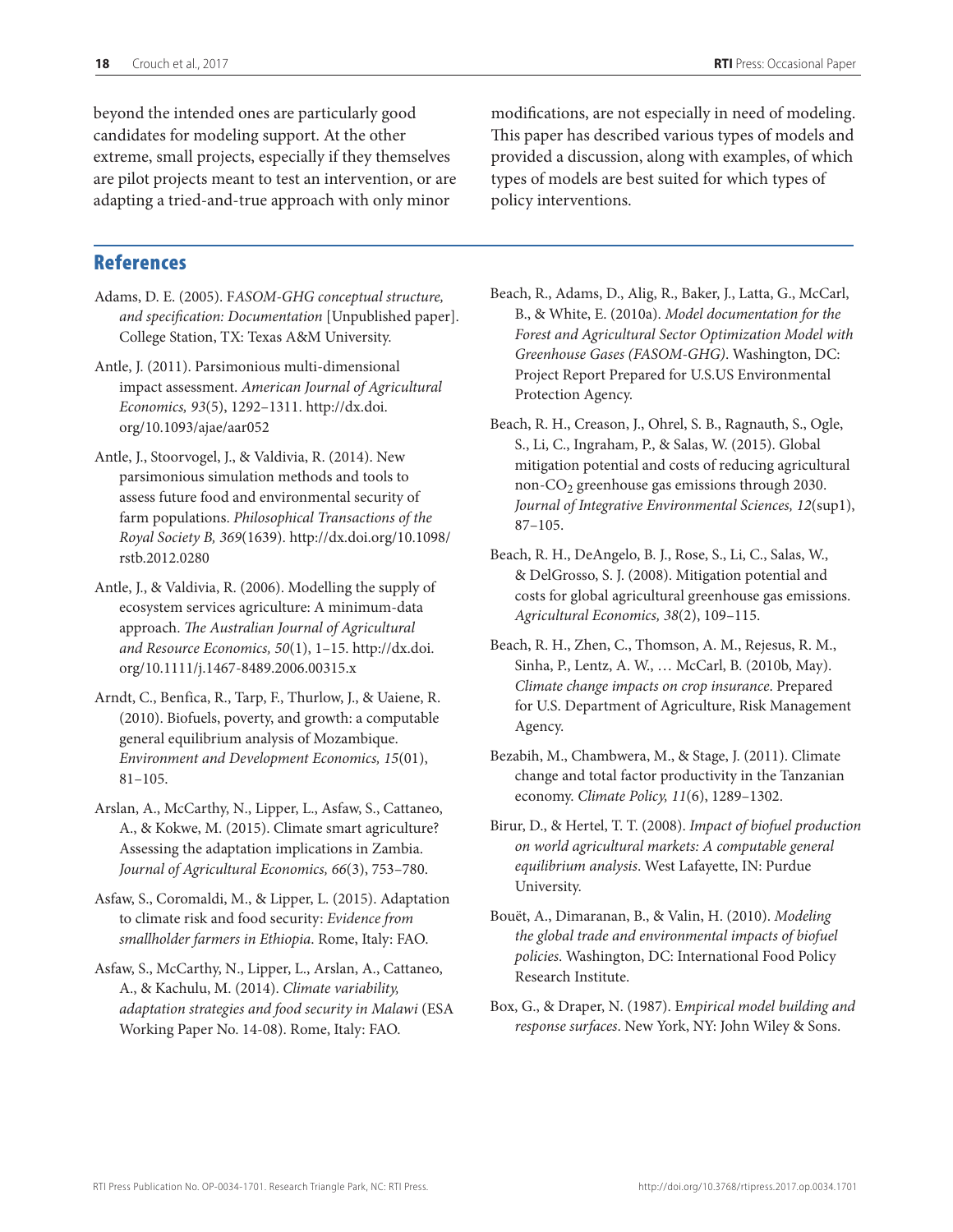- Brown, M. E., Antle, J. M., Backlund, P., Carr, E. R., Easterling, W. E., Walsh, M. K., & Tebaldi, C. (2015). *Climate change, global food security, and the US food system*. Washington, DC: US Department of Agriculture Office of the Chief Economist, the University Corporation for Atmospheric Research, and the National Center for Atmospheric Research. Retrieved December 2, 2016, from [www.usda.gov/](http://www.usda.gov/oce/climate_change/FoodSecurity2015Assessment/FullAssessment.pdf) [oce/climate\\_change/FoodSecurity2015Assessment/](http://www.usda.gov/oce/climate_change/FoodSecurity2015Assessment/FullAssessment.pdf) [FullAssessment.pdf](http://www.usda.gov/oce/climate_change/FoodSecurity2015Assessment/FullAssessment.pdf)
- CARD. (2009). *An Analysis of EPA renewable fuel scenarios with the FAPRI-CARD International Models*. Washington, DC: Center for Agricultural and Rural Development (CARD), Food and Agricultural Policy Research Institute (FAPRI), Iowa State University.
- Chantarat, S., Mude, A. G., Barrett, C. B., & Carter, M. R. (2012). Designing index-based livestock insurance for managing asset risk in northern Kenya. *Journal of Risk and Insurance, 80*(1), 205–237.
- Corner-Dolloff, C., Jarvis, A., Loboguerrero, A. M., Lizarazo, M., Nowak, A., Andrieu, N., … Girvetz, E. (2015). *Climate-smart agriculture prioritization framework. Palmira, Colombia*. Retrieved December 2, 2016, from <http://hdl.handle.net/10568/68398>
- Crouch, L. & Siam, G. (1982). *Government policy, farmers' responses, and rural income distribution in Egypt*. University of California, Berkeley: Department of Agricultural and Resource Economics.
- Darwin, R., Tsigas, M., Lewandrowski, J., & Raneses, A. (1995). *World agriculture and climate change: Economic adaptations*. Washington, DC: Natural Resources and Environment Division, Economic Research Service, US Department of Agriculture.
- De La Torre Ugarte, D., He, L., Jensen, K., & English, B. (2010). Expanded ethanol production: Implications for agriculture, water demand, and water quality. *Biomass and Bioenergy, 34*(11), 1586–1596. [http://dx.doi.](http://dx.doi.org/10.1016/j.biombioe.2010.06.006) [org/10.1016/j.biombioe.2010.06.006](http://dx.doi.org/10.1016/j.biombioe.2010.06.006)
- De Pinto, A. (2014). *Low emission development strategies (LEDS) for agriculture and other land uses: The case of Colombia*. Washington, D.C.: International Food Policy Research Institute.
- Debowicz, D., Dorosh, P., Sherman, R., & Haider, S. (2014). *PSSP implications of productivity growth in Pakistan: An economy wide analysis*. Washington, DC: International Food Policy Research Institute.
- Diao, X., Kennedy, A., Mabiso, A., & Pradesha, A. (2013). *Economy-wide impact of maize export bans on agricultural growth and household welfare in Tanzania - A dynamic computable general equilibrium model analysis*. Washington, DC: International Food Policy Research Institute.
- Fafchamps, M., & Minten, B. (2012). Impact of SMS-based agricultural information on Indian farmers. *The World Bank Economic Review, 26*(3), 383–414.
- FAO. (2012). *Developing a climate-smart agricultural strategy at the country level: Lessons from recent experience*. Background paper for the Second Global Conference on Agriculture, Food Security and Climate Change, Hanoi, Vietnam.
- Felkner, J., Tazhibayeva, K., & Townsend, R. (2009). Impact of climate change on rice production in Thailand. *American Economic Review, 99*(2), 205.
- Food and Agriculture Organization of the United Nations (FAO). (2016a). *The agriculture sectors in the intended nationally determined contributions: Analysis* (Environment and Natural Resources Management Working Paper). Retrieved on August 18, 2016, from <http://www.fao.org/3/a-i5687e.pdf>
- FAO. (2016b). *Economics and policy innovations for climatesmart agriculture*. Retrieved on November 30, 2016, from <http://www.fao.org/climatechange/epic/home/en/>
- Fowler, K., Jenkins, E., Ostrove, C., Chispell, J., Farthing, M., & Parno, M. (2015). A decision making framework with MODFLOW-FMP2 via optimization: Determining trade-offs in crop selection. *Environmental Modelling and Software, 69*, 280–291.
- Gebreegziabher, Z., Stage, J., Mekonnen, A., & Alemu, A. (2011). Climate change and the Ethiopian economy: A computable general equilibrium analysis. Retrieved December 2, 2016, from [http://www.rff.org/files/](http://www.rff.org/files/sharepoint/WorkImages/Download/EfD-DP-11-09.pdf) [sharepoint/WorkImages/Download/EfD-DP-11-09.pdf](http://www.rff.org/files/sharepoint/WorkImages/Download/EfD-DP-11-09.pdf)
- Global Alliance for Climate-Smart Agriculture (GACSA). (2016, August). *Members*. Retrieved November 28, 2016, from<http://www.fao.org/gacsa/members/en/>
- Grace, P. R., Antle, J., Aggarwal, P. K., Ogle, S., Paustian, K., & Basso, B. (2012). Soil carbon sequestration and associated economic costs for farming systems of the Indo-Gangetic Plain: A meta-analysis. *Agriculture, Ecosystems & Environment, 146*(1), 137–146.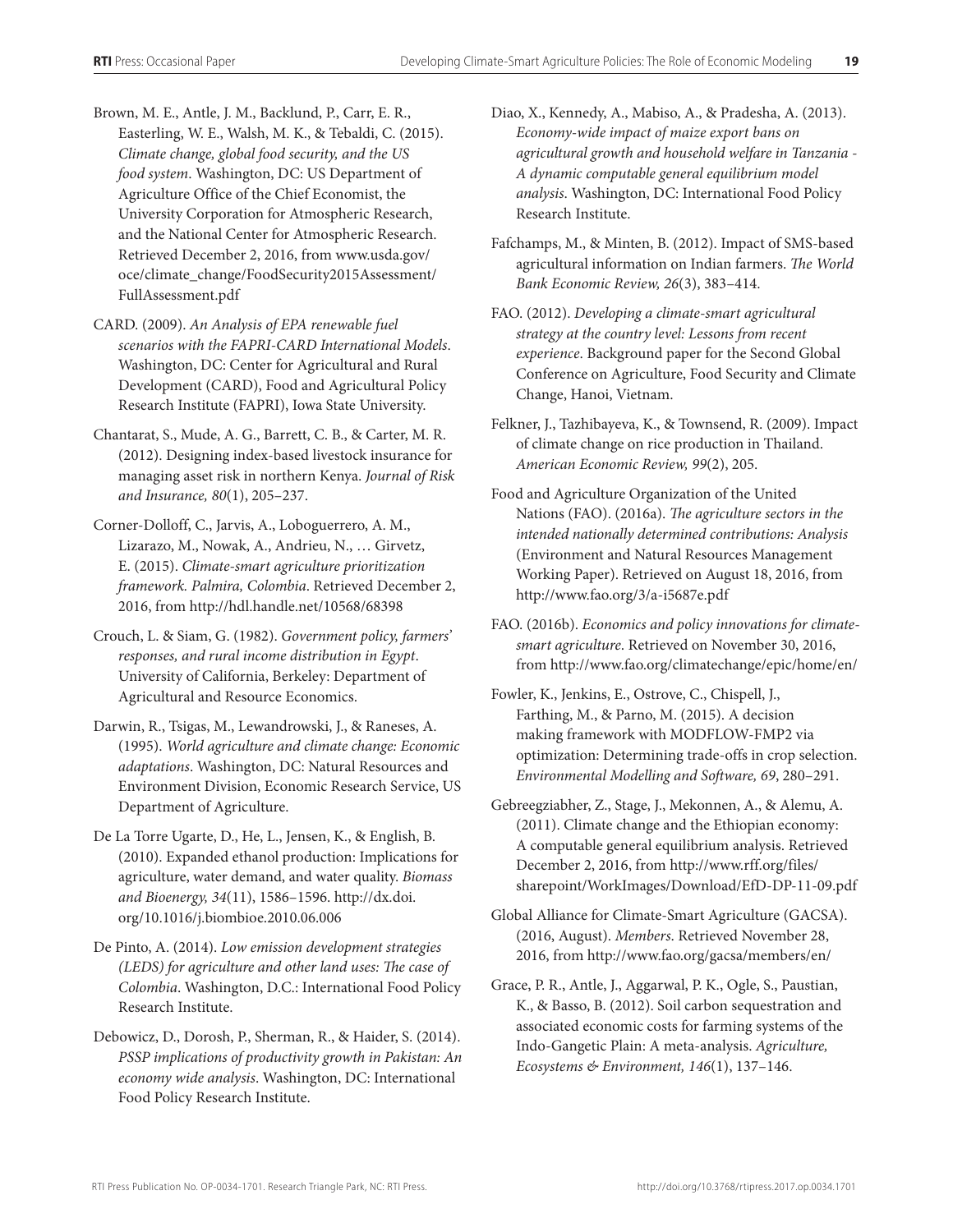- Haque, A. N., Grafakos, S., & Huijsman, M. (2010). *Assessment of adaptation measures against flooding in the city of Dhaka, Bangladesh* (Institute for Housing and Urban Development Studies, University of Rotterdam, Working Paper 25/10). Retrieved December 2, 2016, from [https://www.ihs.nl/fileadmin/](https://www.ihs.nl/fileadmin/ASSETS/ihs/IHS_Publication/IHS_Working_Paper/IHS_WP_025_Haque_AN_Grafakos_S_Huijsman_M_Assessment_of_adaptation_measures_agains_flooding_Dhaka_Bangladesh__2010_.pdf) [ASSETS/ihs/IHS\\_Publication/IHS\\_Working\\_Paper/](https://www.ihs.nl/fileadmin/ASSETS/ihs/IHS_Publication/IHS_Working_Paper/IHS_WP_025_Haque_AN_Grafakos_S_Huijsman_M_Assessment_of_adaptation_measures_agains_flooding_Dhaka_Bangladesh__2010_.pdf) [IHS\\_WP\\_025\\_Haque\\_AN\\_Grafakos\\_S\\_Huijsman\\_M\\_](https://www.ihs.nl/fileadmin/ASSETS/ihs/IHS_Publication/IHS_Working_Paper/IHS_WP_025_Haque_AN_Grafakos_S_Huijsman_M_Assessment_of_adaptation_measures_agains_flooding_Dhaka_Bangladesh__2010_.pdf) [Assessment\\_of\\_adaptation\\_measures\\_agains\\_](https://www.ihs.nl/fileadmin/ASSETS/ihs/IHS_Publication/IHS_Working_Paper/IHS_WP_025_Haque_AN_Grafakos_S_Huijsman_M_Assessment_of_adaptation_measures_agains_flooding_Dhaka_Bangladesh__2010_.pdf) [flooding\\_Dhaka\\_Bangladesh\\_\\_2010\\_.pdf](https://www.ihs.nl/fileadmin/ASSETS/ihs/IHS_Publication/IHS_Working_Paper/IHS_WP_025_Haque_AN_Grafakos_S_Huijsman_M_Assessment_of_adaptation_measures_agains_flooding_Dhaka_Bangladesh__2010_.pdf)
- Havlik, P., Schneider, U. A., Schmid, E., Böttcher, H., Fritz, S., Skalský, R., … Obersteiner, M. (2011). Global landuse implications of first and second generation biofuel targets. *Energy Policy, 39*(10), 5690–5702. [http://dx.doi.](http://dx.doi.org/10.1016/j.enpol.2010.03.030) [org/10.1016/j.enpol.2010.03.030](http://dx.doi.org/10.1016/j.enpol.2010.03.030)
- Hertel, T. W. (1990). General equilibrium analysis of US agriculture: what does it contribute? *The Journal of Agricultural Economics Research, 42*(3), 3–9.
- Hertel, T., Tyner, W., & Birur, D. (2010). The global impacts of biofuel mandates. *The Energy Journal, 31*(1), 75–100.
- Hildebrand, P. E., & Cabrera, V. E. (2003). *Modeling and analyzing small farm livelihood systems with linear programming*. Gainesville, FL: University of Florida, Institute of Food and Agricultural Sciences, Food and Resource Economics Department.
- Hubbard, D. (2014). *How to measure anything. Finding the value of "intangibles" in business* (3rd ed.). Hoboken, NJ: John Wiley & Sons, Inc.
- Ignaciuk, A., & Mason-D'Croz, D. (2014). *Modelling adaptation to climate change in agriculture*. Paris: OECD Publishing. [http://dx.doi.](http://dx.doi.org/10.1787/5jxrclljnbxq-en) [org/10.1787/5jxrclljnbxq-en](http://dx.doi.org/10.1787/5jxrclljnbxq-en)
- Johansson, R., Peters, M., & House, R. (2007). *Regional environment and agriculture programming model*. Washington, DC: United States Department of Agriculture.
- McCarl, B., Candler, W., Doster, H., & Robbins, P. (1977). Experiences with farmer oriented linear programming for crop planning. *Canadian Journal of Agricultural Economics, 25*(1), 17–30. [http://dx.doi.](http://dx.doi.org/10.1111/j.1744-7976.1977.tb02862.x) [org/10.1111/j.1744-7976.1977.tb02862.x](http://dx.doi.org/10.1111/j.1744-7976.1977.tb02862.x)
- Miankhel, A. (2015). *Pakistan's potential trade and behind the border constraints*. Washington, DC: International Food Policy Research Institute.
- Nelson, G. C., Rosegrant, M. W., Koo, J., Robertson, R., Sulser, T., Zhu, T., … Magalhaes, M. (2010). The costs of agricultural adaptation to climate change. *Development and Climate Change Discussion Paper, 4*.
- Nhemachena, C., & Hassan, R. (2007). *Micro-level analysis of farmers' adaptation to climate change in Southern Africa*. IFPRI Discussion Paper 00714. Washington, DC: International Food Policy Research Institute.
- Perez-Minana, E., Krause, P., & Thornton, J. (2012). Bayesian Networks for the management of greenhouse gas emissions in the British agricultural sector. *Environmental Modelling & Software, 35*, 132–148.
- Porter, J., Xie, L., Challinor, A., Cochrane, K., Howden, S., Iqbal, M., … Travasso, M. (2014). Food Security and food production systems. In C.B. Field, V. R. Barros, D. J. Dokken, K. J. Mach, M. D. Mastrandrea, T. E. Bilir, … L. L. White (Eds.), *Climate Change 2014: Impacts, Adaptation, and Vulnerability. Part A: Global and Sectoral Aspects. Contribution of Working Group II to the Fifth Assessment Report of the Intergovernmental Panel on Climate Change* (pp. 485–533). Cambridge, UK, and New York, NY, USA: Cambridge University Press.
- Republic of Rwanda. (2006). *National adaptation programmes of action to climate change*. Retrieved December 2, 2016, from [http://www.preventionweb.](http://www.preventionweb.net/files/8564_rwa01e.pdf) [net/files/8564\\_rwa01e.pdf](http://www.preventionweb.net/files/8564_rwa01e.pdf)
- Richards, R., Sano, M., Roiko, A., Carter, R., Bussey, M., Matthews, J., & Smith, T. (2013). Bayesian belief modeling of climate change impacts for informing regional adaptation options. *Environmental Modelling & Software, 44*, 113–121.
- Robertson, M., Pannell, D., & Chalak, M. (2012). Wholefarm models: A review of recent approaches. *Australian Farm Business Management Journal*, 13–26.
- Robinson, S. (2012, September 10). *Tanzania looks for investment in agriculture sector*. Retrieved from [http://](http://www.foodworldnews.com/articles/2124/20120910/tanzania-looks-investment-agriculture-sector.htm) [www.foodworldnews.com/articles/2124/20120910/](http://www.foodworldnews.com/articles/2124/20120910/tanzania-looks-investment-agriculture-sector.htm) [tanzania-looks-investment-agriculture-sector.htm](http://www.foodworldnews.com/articles/2124/20120910/tanzania-looks-investment-agriculture-sector.htm)
- Rosegrant, M. (2008). *International Model for Policy Analysis of Agricultural Commodities and Trade (IMPACT): Model description*. Washington, DC: International Food Policy Research Institute.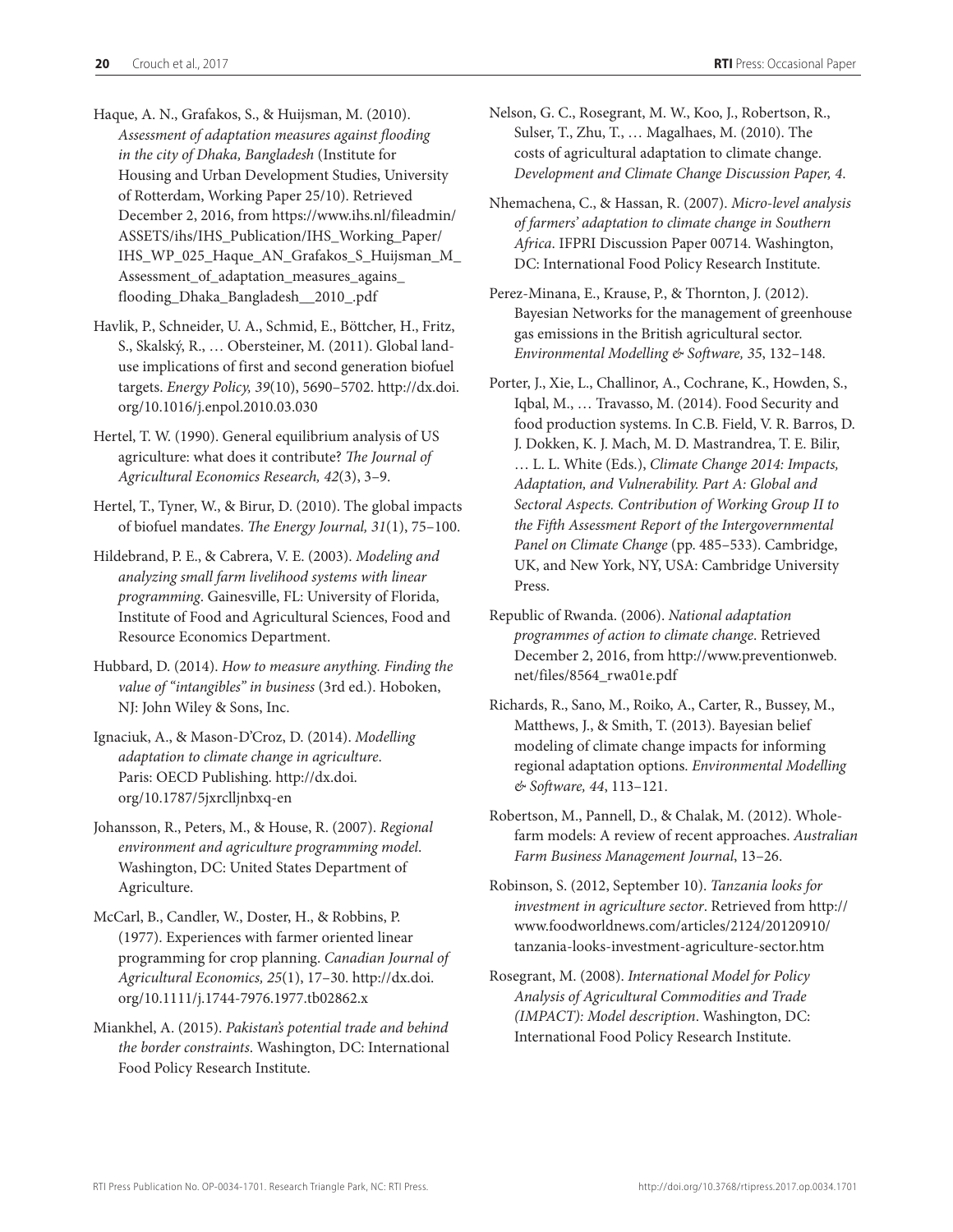Rosenzweig, C., Jones, J. W., Hatfield, J. L., Ruane, A. C., Boote, K. J., Thorburn, P., … Asseng, S. (2013). The agricultural model intercomparison and improvement project (AgMIP): Protocols and pilot studies. *Agricultural and Forest Meteorology, 170*, 166–182.

Ross, M. (2009). *Documentation of the Applied Dynamic Analysis of the Global Economy (ADAGE)*. Research Triangle Park: RTI International.

Sands, R. (2011). *Interaction of agriculture and energy in global greenhouse gas mitigation scenarios*. Presented at the Forestry and Agriculture Greenhouse Gas Modeling Forum, Shepherdstown, WV.

Shepherd, K., Luedeling, E., de Leeuw, J., Rosenstock, T., Fenton, N., Neil, M., . . . Millar, M. (2014, April). *Concept note: A novel decision analysis and risk assessment framework for improving agro-ecosystem interventions*. Nairobi, Kenya: World Agroforestry Center (ICRAF).

The Federal Democratic Republic of Ethiopia. (2007). *Climate change National Adaptation Programme of Action (NAPA) of Ethiopia*. Ministry of Water Resources, National Meteorological Agency. Retrieved December 2, 2016, from [http://unfccc.int/resource/](http://unfccc.int/resource/docs/napa/eth01.pdf) [docs/napa/eth01.pdf](http://unfccc.int/resource/docs/napa/eth01.pdf) 

Thorbecke, E., & Hall, L. (1982). *Agricultural sector analysis and models in developing countries*. Rome: Food and Agricultural Organization of the United Nations.

Zhu, T., Diao, X., & Thurlow, J. (2009). *The impact of climate variability and change on economic growth and poverty in Zambia*. Retrieved December 2, 2016, from [http://www.ifpri.org/publication/impact-climate](http://www.ifpri.org/publication/impact-climate-variability-and-change-economic-growth-and-poverty-zambia)[variability-and-change-economic-growth-and-poverty](http://www.ifpri.org/publication/impact-climate-variability-and-change-economic-growth-and-poverty-zambia)[zambia](http://www.ifpri.org/publication/impact-climate-variability-and-change-economic-growth-and-poverty-zambia) 

Timilsina, G., Beghin, J., van der Mensbrugghe, D., & Mevel, S. (2010). *The impacts of biofuel targets on landuse change and food supply: A global CGE assessment*. Washington, DC: The World Bank, Development Research Group, Environment and Energy Team. <http://dx.doi.org/10.1596/1813-9450-5513>

Tran, N., Crissman, C., Chijere, A., Hong, M. C., Teoh, S. J., & Valdivia, R. O. (2013). *Ex-ante assessment of integrated aquaculture-agriculture adoption and impact in Southern Malawi*. Retrieved December 2, 2016, from [http://aquaticcommons.org/10942/1/WF\\_3453.pdf](http://aquaticcommons.org/10942/1/WF_3453.pdf)

University of California, Davis, Department of Animal Science. (2016, June 30). *Animal Science Cooperative Extension software*. Retrieved February 26, 2016, from <http://animalscience.ucdavis.edu/extension/software/>

United Nations Framework Convention on Climate Change (UNFCCC). (2011). *Assessing the costs and benefits of adaptation options: An overview of approaches*. Bonn, Germany: UNFCCC.

US Environmental Protection Agency (USEPA). (2006). *Global mitigation of non-CO2 greenhouse gases* (EPA Report 430-R-06-005). Washington, DC: US Environmental Protection Agency.

US Environmental Protection Agency (USEPA). (2013). *Global mitigation of non-CO2 greenhouse gases: 2010– 2030* (EPA Report 430-R-13-011). Washington, DC: US Environmental Protection Agency.